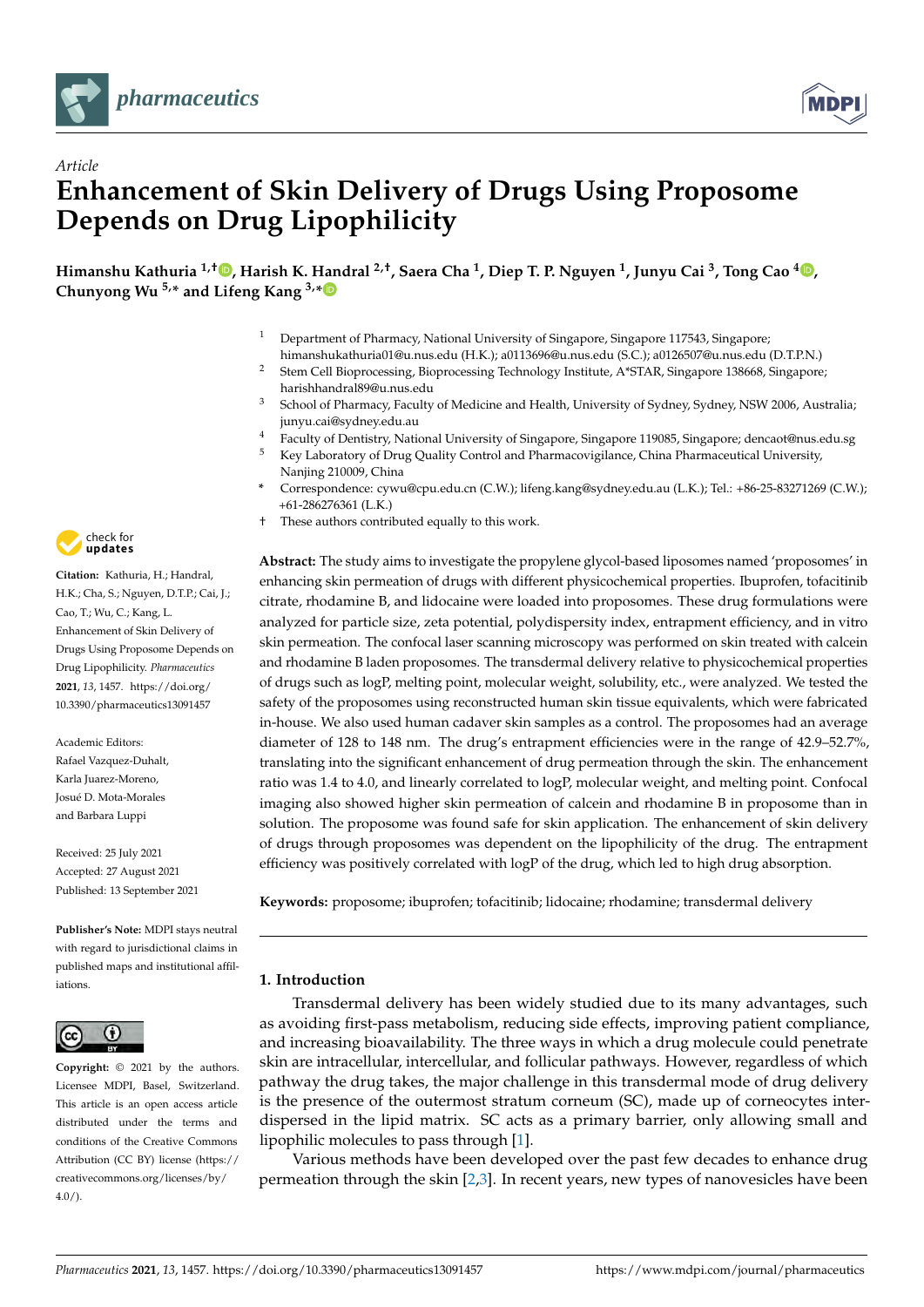reported for transdermal drug delivery, e.g., glycerosomes [\[4\]](#page-16-3), glycethosomes [\[5\]](#page-16-4), hyalurosomes [\[6\]](#page-16-5), and proposomes [\[7\]](#page-16-6). These nanovesicles are classified as penetration enhancercontaining vesicles (PEVs) [\[8\]](#page-16-7). Apart from transdermal drug delivery, PEVs have also been used to deliver therapeutic compounds into human through gastrointestinal tract [\[9\]](#page-17-0), oral cavity [\[10\]](#page-17-1), and nail [\[11\]](#page-17-2). In addition, various other nano systems including liposomes have also been developed for skin delivery, such as hybrid liposomes [\[12\]](#page-17-3), hybrid nanoparticle [\[13\]](#page-17-4), and surface functionalized liposomes [\[14\]](#page-17-5). Surface functionalization of liposomes and nanoparticles can be helpful to target specific tissues, cells or appendages in skin.

Among the PEVs, liposomes containing propylene glycol (PG) have been shown to improve drug delivery via intercellular pathways [\[15\]](#page-17-6). It has been shown that PG interacts with SC intercellular lipids [\[16\]](#page-17-7) and can be used as a suitable solvent to deliver drug through skin [\[17](#page-17-8)[,18\]](#page-17-9). PG does not cause skin irritation and, being less volatile than ethanol, has better stability due to less evaporation during storage [\[19\]](#page-17-10). A report showed the ethanol treatment could cause significant morphological changes in frog skin and separation of the skin layers. In contrast, the treatment with 20% PG only caused swelling of top skin layers while significantly enhancing skin permeation [\[20\]](#page-17-11).

Recently, we characterized PG-based liposomes systematically and named it as proposome from a combination of 'prop' of propylene glycol and 'osome' of liposome [\[7\]](#page-16-6). It was found that proposome can enhance the skin deposition and permeation of tofacitinib citrate, a challenging molecule to be delivered through the skin. This has motivated us to determine whether proposome can enhance the skin permeation of other drugs and the general trend of its capability of enhancing drug permeation through skin. To this end, ibuprofen, tofacitinib citrate, lidocaine, and rhodamine B were investigated. These four molecules have different physicochemical properties, mainly, the molecular weight (MW) and logP (Figure [1\)](#page-1-0).

<span id="page-1-0"></span>

**Figure 1.** Chemical structure, molecular weight (MW) and logP of model drugs loaded into proposomes to study the skin delivery.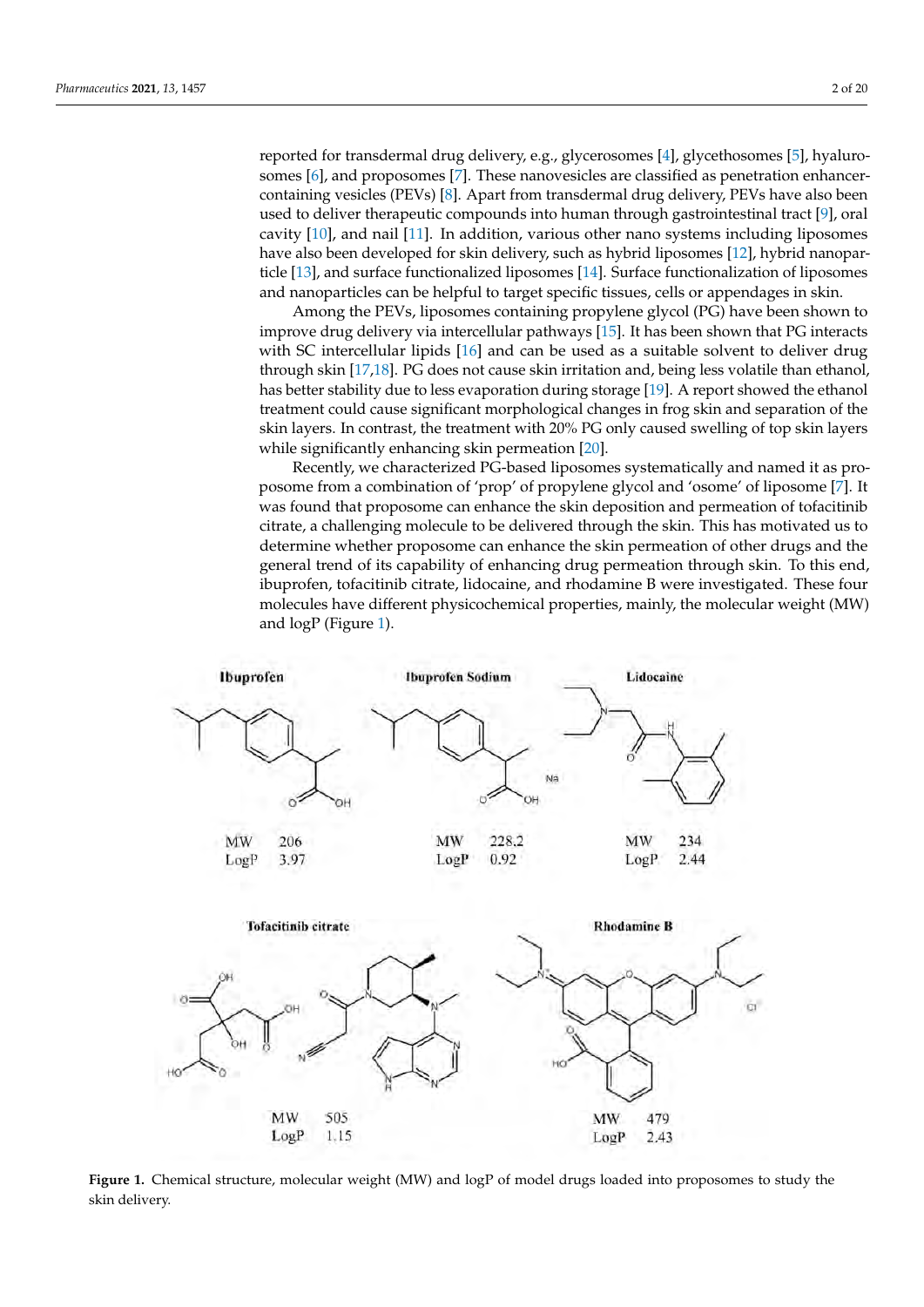Topical ibuprofen and its sodium salt are used in pain and inflammation in rheumatism and other musculoskeletal diseases [\[21\]](#page-17-12). Tofacitinib citrate has been used for many inflammatory skin diseases, such as psoriasis [\[22\]](#page-17-13), while lidocaine has been a local anesthetic agent [\[23\]](#page-17-14). Rhodamine B, a fluorescence probe, is commonly used for histological study in transdermal experiments [\[24\]](#page-17-15). These drugs have been studied for topical use previously [\[21–](#page-17-12)[25\]](#page-17-16), but not particularly for proposome. Current commercial products of these drugs often contain multiple penetration enhancers [\[26,](#page-17-17)[27\]](#page-17-18), which are known to cause skin irritation [\[19\]](#page-17-10) and requires a high amount of a drug inside the product to achieve therapeutic effects. Delivery of these drugs, utilizing proposome, acts as an alternative with reduced side effects, since PG is safer than other alcohol types [\[28\]](#page-17-19).

In vitro skin permeation experiments are generally performed to detect the amount of the drug permeated through the skin over time. They can provide information on drug permeation profiles through characterizing the effectiveness of the delivery system [\[29\]](#page-17-20). In addition to skin permeation, safety assessments are a critical part of new formulation developments for topical and transdermal drug delivery. Cadaveric skin has a long history of use for in vitro efficacy and safety testing of topical drug products. However, cytotoxicity tests are impossible with cadaveric skin, such as assessing inflammatory markers, which require viable cells or tissue models. To this end, in vitro skin models were developed by researchers using advanced bioengineering techniques. In this study, we used a bioengineered skin model to assess the formulation's safety, which was produced in-house with the vascularized dermis. The bioengineered skin mimics the native skin tissue with promising performance to test topical formulations.

In this study, we prepared proposomes containing low molecular drugs of different physicochemical properties using a cold mixing process. The particle size, polydispersity index (PDI), and zeta potential of the proposome were determined using dynamic light scattering and zeta potential measurement. An in vitro skin permeation test was performed to study the effectiveness of the proposomes in enhancing the skin penetration of the drugs. Based on the experimental results, we established the correlation between the physicochemical properties of the drugs and their effects on skin permeation and skin retention of the drugs. Afterward, the skin penetration of the proposome was investigated using confocal microscopic imaging. Lastly, reconstituted human skin (RHS) samples were prepared to study the toxicity of the proposome. The tissue viability was assessed using colorimetric measurement, while the skin irritation potential was tested by measuring the levels of cellular interleukin 1α and interleukin 8.

#### **2. Materials and Methods**

## *2.1. Materials*

Soya phosphatidylcholine (SPC) was obtained from the Lipoid (Steinhausen, Switzerland), under the brand name of Phospholipon 90. The suppliers of other reagents were: PG (Chempure, Singapore), dialysis tubing (Thermo Scientific, Waltham, MA, USA), ibuprofen and ibuprofen sodium (Sigma, Singapore), tofacitinib citrate (Sigma, Singapore), rhodamine B (Sigma, Singapore), calcein (Sigma, Singapore), lidocaine (Tokyo Kasei, Tokyo, Japan), phosphate buffered saline (PBS) (Vivantis, Singapore). Polyethylene glycol-4-arm, succinimidyl glutarate, bovine fibrinogen, bovine thrombin and calcium chloride were purchased from Sigma-Aldrich, Singapore. Growth medium for culturing keratinocytes, fibroblasts, pericytes and human dermal microvascular cells were purchased from PromoCell, Heidelberg, Germany. ThinCert culture ware and tissue culture flasks were purchased from Greiner Bio-One, Kremsmünster, Austria. Water was purified by using Milli-Q system (Millipore, Billerica, MA, USA).

#### *2.2. Preparation of Proposome*

Proposome was prepared using a cold mixing process as shown in the schematic in Figure [2](#page-3-0) [\[7\]](#page-16-6). Firstly, SPC was dissolved with drug in PG under constant stirring, followed by the continuous dropwise addition of Milli-Q water through a syringe pump (LSP10-1B-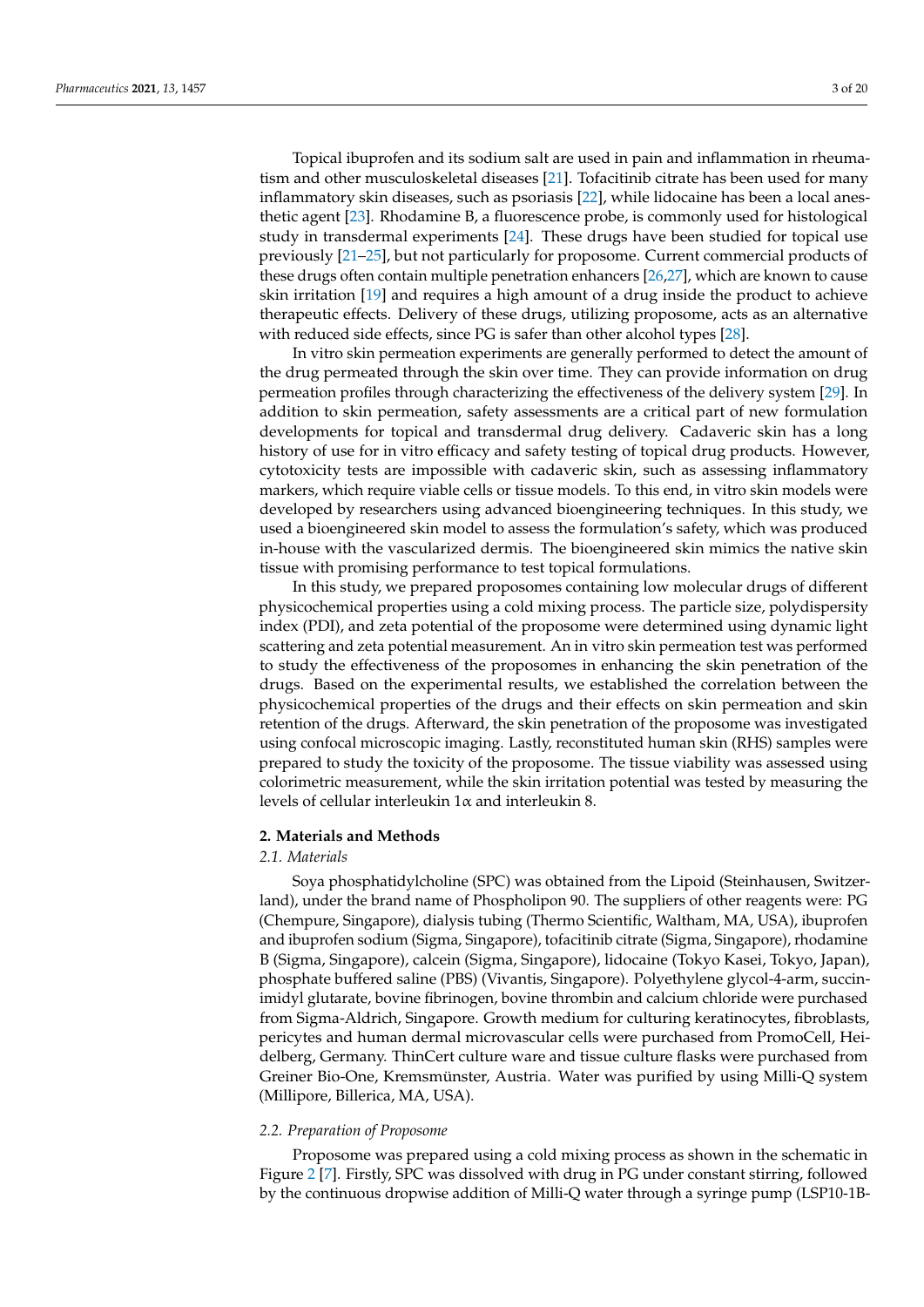10 Channels Syringe Pump, Longer Precision Pump Co., Ltd., Baoding, China) at a constant rate of 1 mL/min and magnetic stirring, at 1500 revolution per minute (rpm), under room temperature. Water was added to the vortex axis to ensure even mixing, and the system was kept closed throughout to prevent evaporation. The size of the container and the magnetic bead was kept constant to minimize variation. The final product was stirred for an additional 30 min for stability. All proposomes were prepared with 1% *w*/*v* SPC, 30% *v*/*v* PG, and a drug (ibuprofen, tofacitinib citrate, rhodamine B, calcein, and lidocaine) concentration of 5.64 mM for each.

<span id="page-3-0"></span>

**Figure 2.** (**A**) Schematic of preparation process. The dropwise addition of water into PG (also SPC and drug) with constant magnetic stirring causes proposome formation by rearrangement of SPC molecules to the vesicular structure. (**B**) Probable distribution of drug molecules in the proposomes. Lipophilic drugs are more likely in bilayer and less likely in the core while it is reverse for hydrophilic drugs.

## *2.3. Proposome Characteristics*

The dynamic light scattering technique was employed to study particle size, polydispersity index (PDI), and zeta potential of various formulations using Zetasizer Nano ZS90 (Malvern Instruments, Malvern, UK). Proposomes were diluted with 30% PG in the ratio of 1:20 and equilibrated at 25 ◦C before measurement. All measurements were conducted in triplicates at an automatic measurement mode.

## *2.4. Entrapment Efficiency and Drug Loading*

Entrapment efficiency (%) was obtained using a dialysis bag made of a regenerated cellulose membrane with molecular cut-off 3500 Da (Thermo Scientific SnakeSkin Dialysis Tubing, Waltham, MA, USA). The dialysis membrane was cut into ~3 cm length and clipped on both sides after putting the formulation into the bag. Moreover, 0.5 mL of the proposome was dialyzed against Milli-Q (100 mL) water, with constant stirring, using a magnetic bead at 75 rpm for 1–1.5 h, depending on the time required for at least 90% of the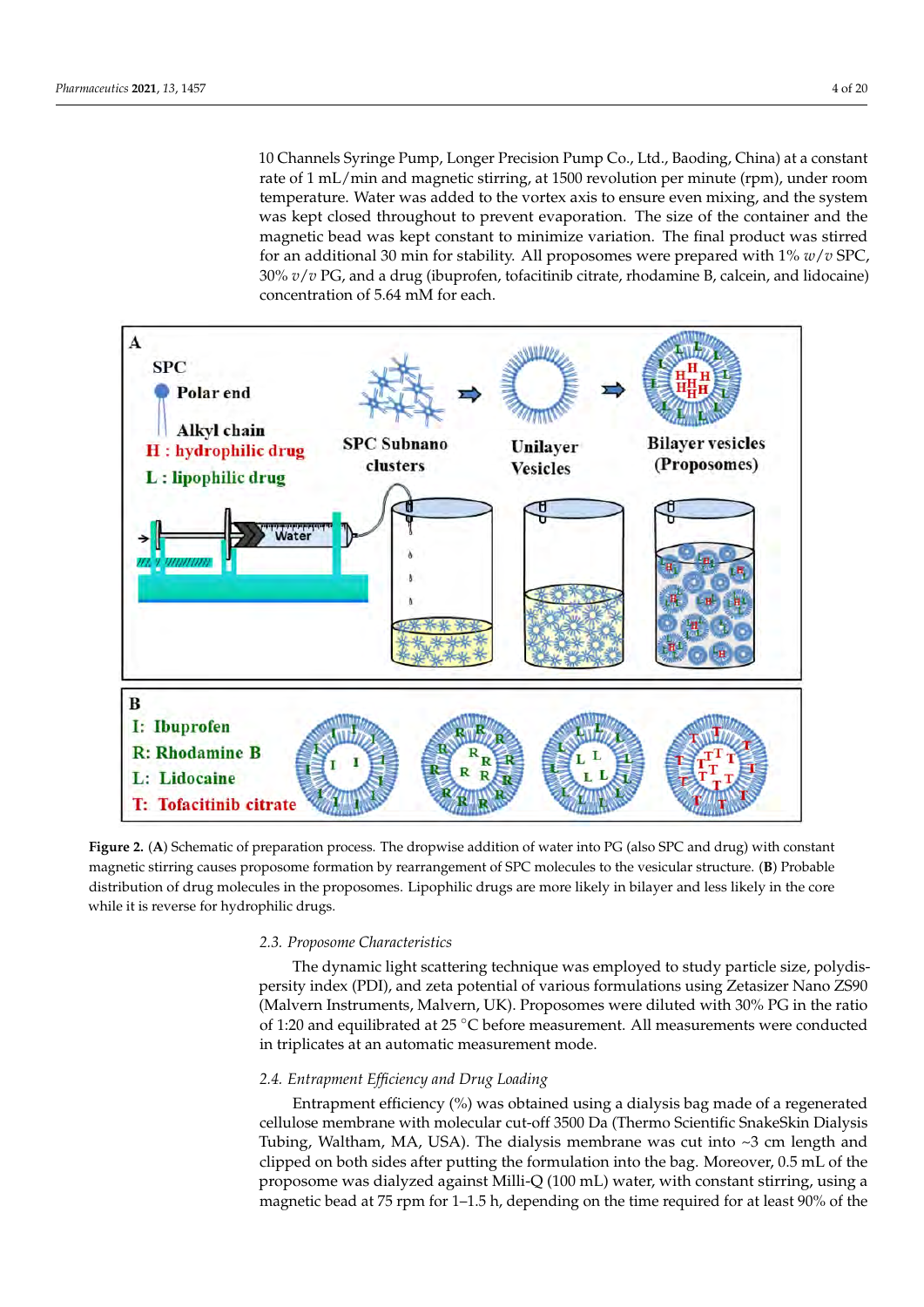drug release from the free drug solution. The filtrate was analyzed using high performance liquid chromatography (HPLC) to determine the amount of the free drug. Entrapment efficiency was then calculated using Equations (1) and (2).

$$
Entrapment efficiency (\%) = \frac{W_{total} - W_{free}}{W_{total}} \times 100
$$
 (1)

$$
Drug loading (\%) = \frac{W_{total} - W_{free}}{W_{total \, SPC}} \times 100
$$
 (2)

where  $W_{total}$  = total amount of the drug incorporated into proposome,  $W_{free}$  = amount of the free drug obtained from the filtrate after dialysis and *Wtotal SPC* = total weight of SPC used in the proposome formulation.

#### *2.5. In Vitro Skin Permeation*

#### 2.5.1. Skin Permeation Method

Human cadaver skin samples used in the study were via a donation, from a 57-year-old Caucasian female, obtained from Science Care (Phoenix, AZ, USA), without an identifier and, hence, exempted from ethical review. Dermatomed thigh skin (epidermis and partial dermis) with thickness of 250–300 µm was used for the skin permeation study. Vertical Franz diffusion cell was used for the study, with an effective diffusion area of 0.25  $\text{cm}^2$ . Skin was placed between the donor and receptor compartment, with the SC side facing the donor compartment. A dose of  $50 \mu L$  of proposome solution was added to the donor compartment and 4 mL of PBS (pH 7.4) was placed inside the receptor compartment to maintain sink condition. A brief discussion considering sink conditions can be found in Supplementary Materials S1, with the solubility data of each drug found in literature [\[30–](#page-17-21) [33\]](#page-17-22). The system was placed under constant stirring of 250 rpm at 32  $\degree$ C to mimic in vivo skin environment. Parafilm was used to cover both the donor compartment and sampling port to prevent evaporation throughout the experiment. Samples of 1 mL were collected from the receptor compartment at 1, 2, 4, 8, 12, and 24 h. After each sampling, 1 mL of fresh PBS was added to the receptor compartment to maintain constant volume. Samples were then centrifuged at 10,000 rpm for 5 min, and the supernatant was analyzed with an LC-20AD HPLC machine (Shimadzu, Kyoto, Japan). Control was also prepared by dissolving the same amount of drug in 30% PG solution without SPC.

After 24 h of skin permeation, the skin samples were removed and washed with PBS to remove the free drug on the skin surface. The skin sample was processed and analyzed using the method we reported previously [\[7](#page-16-6)[,34\]](#page-17-23). Briefly, the washed skin samples were digested by proteinase K solution. Then the digested skin samples were processed and analyzed using HPLC.

#### 2.5.2. Skin Permeation Parameters

The skin permeation results were processed to generate the following parameters: cumulative permeation (CP), and area under the curve (AUC) from proposomes. The AUC was employed to represent the total drug permeation through skin across time. The formulation process and drug molar concentrations were the same for all proposomes. Further, enhancement and enhancement ratio were calculated for CP and AUC of proposomes compared to CP and AUC of the control (free drug in 30% PG). The CP enhancement ( $EN_{CP}$ ) (Equation (3)), CP enhancement ratio (ER<sub>CP</sub>) (Equation (4)), AUC (Equation (5)), AUC enhancement ( $EN_{AUC}$ ) (Equation (6)), and AUC enhancement ratio ( $ER_{AUC}$ ) (Equation (7)) were calculated using the following equations:

$$
CP\ Enhancement\ (EN_{CP}) = A_{proposome} - A_{Control}
$$
 (3)

$$
CP\ Enhancement\ ratio\ (ER_{CP}) = A_{proposome}/A_{Control}
$$
 (4)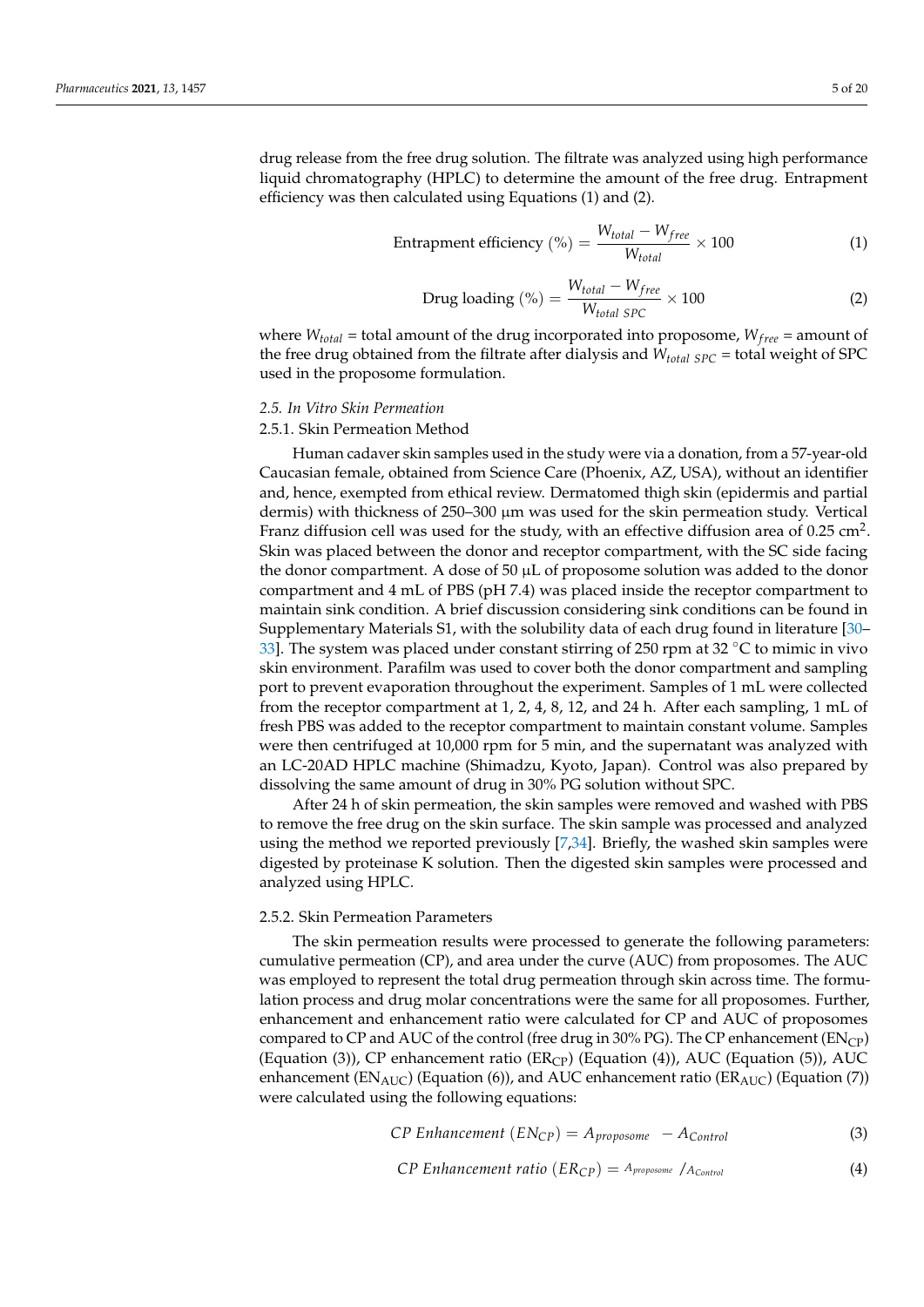where, *Aproposome* and *AControl* were the cumulative amounts permeated in 24 h for proposomes and control, respectively.

Area Under Curve 
$$
(AUC) = \sum (X_2 - X_1)(Y_1 + Y_2)/2
$$
 (5)

where, *X* was time and *Y* was the cumulative permeation at the time.

AUC Enhancement 
$$
(EN_{AUC}) = AUC_{proposome} - AUC_{Control}
$$
 (6)

AUC Enhancement ratio 
$$
(ER_{AUC}) = AUC_{proposome} / AUC_{Control}
$$
 (7)

where,  $AUC_{\text{proposome}}$  and  $AUC_{control}$  were  $AUC_{0\rightarrow 24h}$  for proposome and control respectively for 24 h.

The  $EN<sub>CP</sub>$  present the increase in absolute drug amount permeated through the skin from proposomes compared to the drug amount permeated from the free drug in 30% PG (control). The  $ER<sub>CP</sub>$  is the ratio that shows the factor by which drug permeation is enhanced in proposomes compared to the control. The AUC presents the overall drug permeation profile over 24 h. The ENAUC presents the increased AUC from proposomes compared to the control. The  $ER_{AUC}$  is the ratio that shows the factor by which the AUC is enhanced.

#### *2.6. Confocal Laser Scanning Microscopy (CLSM)*

CLSM was used to visualize the pathway and depth at which proposomes penetrated skin. Proposomes loaded with 5.64 mM rhodamine B (MW =  $479.0$ ,  $logP = 2.43$ ) and calcein  $(MW = 622.5, logP = 1.61)$  were applied on skin mounted in the Franz diffusion cell. After 24 h, the skin samples were removed and surfaces were washed with deionized water thoroughly before they were examined under the microscope. The images were obtained using a Nikon A1 plus Ti Microscope (Nikon, Singapore).

#### *2.7. Fabrication of Reconstructed Human Skin (RHS)*

Human foreskin keratinocytes, human dermal fibroblasts, human pericytes, and human dermal microvascular endothelial cells were purchased from PromoCell. All cells were cultured and maintained as recommended by the manufacturer. The RHS preparation process is illustrated in Figure [3.](#page-6-0) Fibrinogen from bovine plasma, polyethylene glycol-4 arm, and succinimidyl glutarate terminated were used to fabricate fibrin gels, following previously published reports [\[35](#page-17-24)[,36\]](#page-18-0). Briefly, fabrication of PEG-fibrin gels was conducted by mixing PEG and fibrinogen in a ratio of 40:1, making the final concentration of fibrinogen and PEG to 10 mg/mL and 0.25 mg/mL, respectively. This mixture was incubated at 37 ◦C for 20 min to 30 min. Later, optimized cell density was suspended in an appropriate volume of media in PEG-fibrinogen mixture. Parallelly, thrombin was used for the gelation of PEGfibrinogen using 40 mM calcium chloride  $(CaCl<sub>2</sub>)$  in a ratio of 3:1. A PEG-fibrin scaffold consisting of the cells was fabricated and cultured for 10 days to form pre-vascularized beds. Later, topical seeding of keratinocytes was performed and allowed to undergo standardized stages of skin organotypic culture, i.e., 2 weeks of an air–liquid interface to attain the stratification. During the culture period, 3D cultures were fed with optimized media [\[37\]](#page-18-1) with renewal every 24 h, which supported the formation of skin tissues. After the air-liquid interface phase, the RHS tissues were harvested for further processing.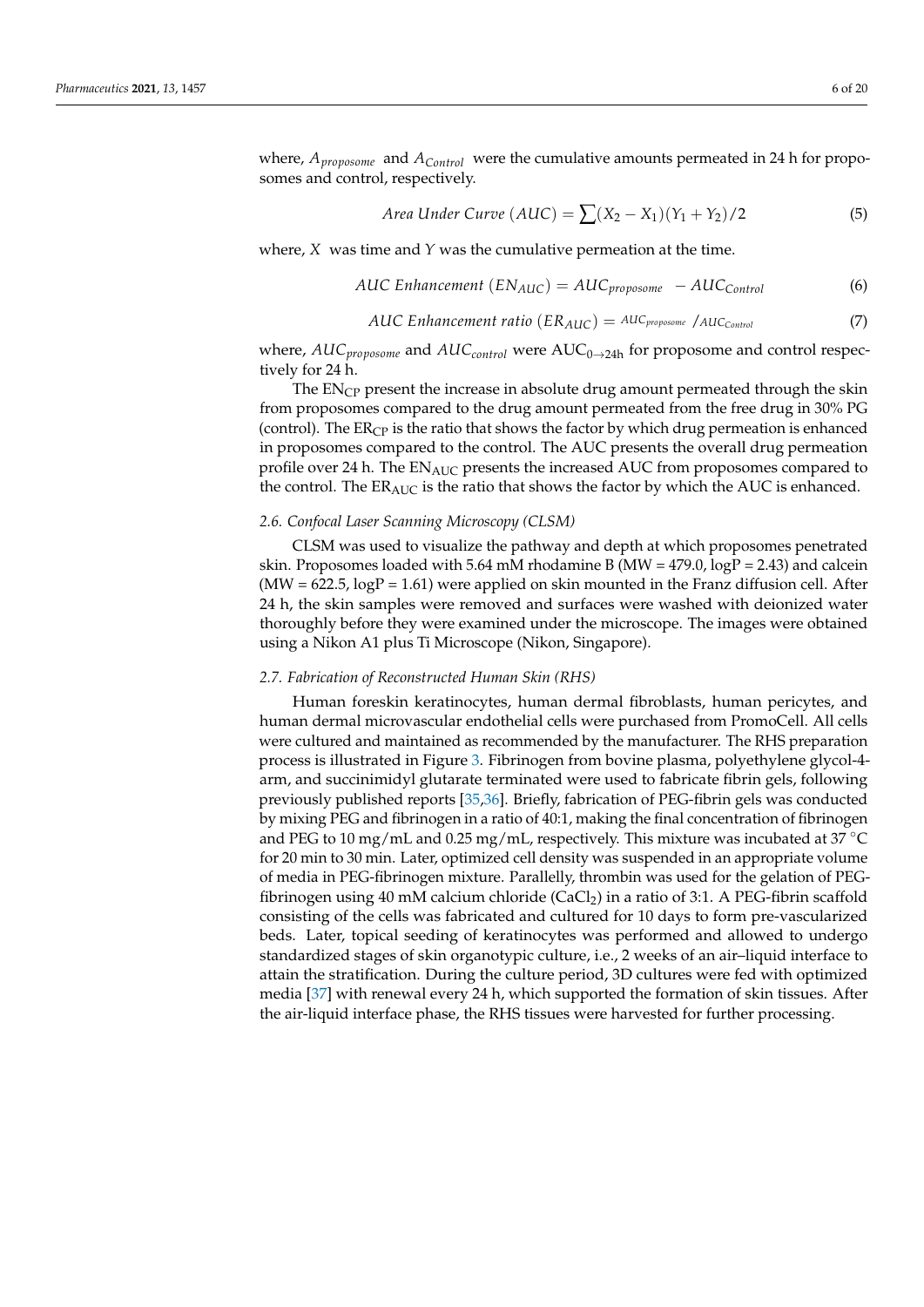<span id="page-6-0"></span>

**Figure 3.** The schematic representation of fabricating RHS from human cells and hydrogels.

# *2.8. Safety Assessment of Proposomes*

## 2.8.1. Skin Histology

The human cadaver skin samples and RHS samples were treated with 30% PG, blank proposomes and TC-proposomes for 24 h, respectively. Para-formaldehyde (4%) fixed tissue samples were tissue processed using an automatic tissue processor (Shandon Citadel 2000, Thermo Fisher, Waltham, MA, USA) in which tissue samples were treated with increasing concentrations of alcohol, three different incubations in xylene and finally in molten paraffin for different durations of time, following a standard protocol. Moving towards the embedding section, tissues were embedded in paraffin wax poured in metal block, which can hold tissue samples in appropriate position, and were placed on a cold plate to fix the tissue position. After 30–40 min of cooling, paraffin blocks were moved to  $\frac{4}{3}$  °C. A microtome machine was used to obtain thin sections (5  $\mu$ m) of paraffin embedded tissue samples. Thin sections were collected onto glass slides, which were taken over for hematoxylin and eosin (H&E) staining, by following a standardized protocol. All stained sections were imaged using a microscope (Nikon SMZ25, Tokyo, Japan) and processed with the Nikon imaging software (NIS-Element analysis D 4.30.00).

## 2.8.2. Tissue Viability Using MTS Assay

The RHS samples were treated with PBS, 30% PG, blank proposomes, TC-proposomes and sodium dodecyl sulfate (SDS) for 24 h, respectively. After treatment, the skin samples were washed gently with PBS to remove unbound chemicals. The washed skin tissues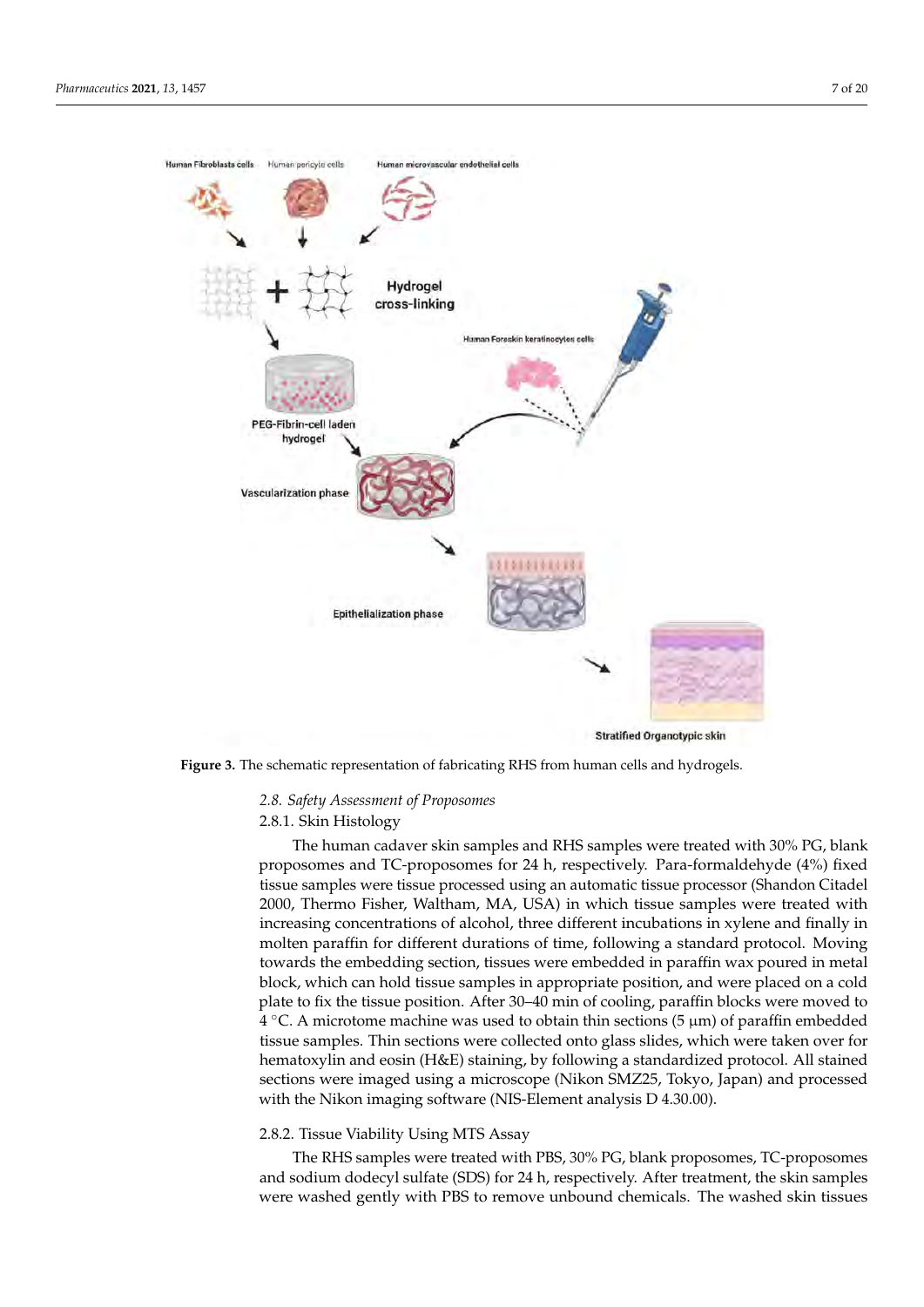were assessed for their viability using MTS assay (CellTiter 96® Aqueous One Solution Cell Proliferation Assay, Promega, Madison, WI, USA). 40 µL of MTS reagent was added on the top surface of the treated tissue and incubated for 4 h at 37 °C. The color developed in MTS suspension was eluted in a separate 96-well plate and absorbance was recorded at 490 nm using a plate reader (M200 infinite, Tecan, Männedorf, Switzerland). The skin tissues treated with distilled water were considered as the control. The absorbance values of the test samples were compared with controls.

#### 2.8.3. Cytokine Assay to Study Inflammatory Response

A quantitative sandwich immunoassay technique (Quantikine, R&D System, Abingdon, UK) was used to determine the extracellular expression of IL-1 $\alpha$  and IL-8 in the supernatant collected after treatment with proposomes and controls for 24 h. The detection limit of IL-1 $\alpha$  and IL-8 was 0.5 and 10 pg/mL, respectively. In brief, 500  $\mu$ L of post-treated test samples were collected and frozen for further enzyme-linked immunosorbent assay (ELISA) experiments. Prior to the loading of collected samples, ELISA plates were coated with reagent diluent by following the instructions with the kit. After washing the precoated wells with a buffer, wells were loaded with collected samples and/or standards and incubated for 2 h at room temperature. The incubated plates were again washed, loaded with 200  $\mu$ L of IL-1 $\alpha$  or IL-8 conjugates, and further incubated for 1 h. The incubated mixtures were discarded, and plates were washed thrice  $100 \mu L$  of horseradish peroxidase (HRP)-conjugated streptavidin were added to each well and incubated in dark for 20 min. A 50 µL volume of stock solution was added to each well and thorough mixing was ensured by gentle tapping. The optical density of each well was determined by immediately recording the absorbance at 450 nm using the plate reader. The concentrations of IL-1 $\alpha$  or IL-8 in the samples were calculated using the calibration curve. The standard curves were recorded for each assay for both molecules. The values from specific control cultures were subtracted from the tests. The potential interference with each ELISA by the test chemicals was evaluated by assaying known amounts of each cytokine in the presence of appropriate concentrations of the test chemicals.

## *2.9. HPLC Method*

Validated HPLC methods, adapted from other studies [\[38–](#page-18-2)[41\]](#page-18-3), were used to quantify the amount of drug entrapped in the proposome, permeated through the skin, as well as what was retained in the skin. The HPLC conditions for the analysis of different drugs have been shown in Supplementary Materials S2.

## *2.10. Statistical Analysis*

Data collected were analyzed using Microsoft Office Excel 2010 (Microsoft, Redmond, WA, USA) and all the results are presented as mean  $\pm$  standard deviation. SPSS (SPSS Inc, Chicago, IL, USA) was used to run Student's *t*-test with alpha of 0.05 to test statistical significance. A *p*-value of <0.05 was considered statistically significant. The physicochemical properties, such as logP, solubility, melting point (mp), MW, etc., obtained from the online sources were linearly regressed to identify the relationship with skin permeation results. The regression coefficient ( $\mathbb{R}^2$ ) above 0.8 was considered a good linear correlation, while  $\mathbb{R}^2$ below 0.5 was considered a low or no linear correlation. The total drug amount delivered (sum of the drug permeated into the receptor compartment and amount retained in the skin), and drug amount permeated into the receptor compartment were separately studied.

#### **3. Results and Discussion**

## *3.1. Proposome Characteristics*

Table [1](#page-8-0) shows the various parameters studied for proposomes. The average size of most of the proposomes ranged from 140 to 150 nm, except for rhodamine B, which has a smaller size of 128 nm. Regardless of the drug loading, all proposomes had an average size of less than 300 nm, which was shown to increase drug delivery to deeper layers of the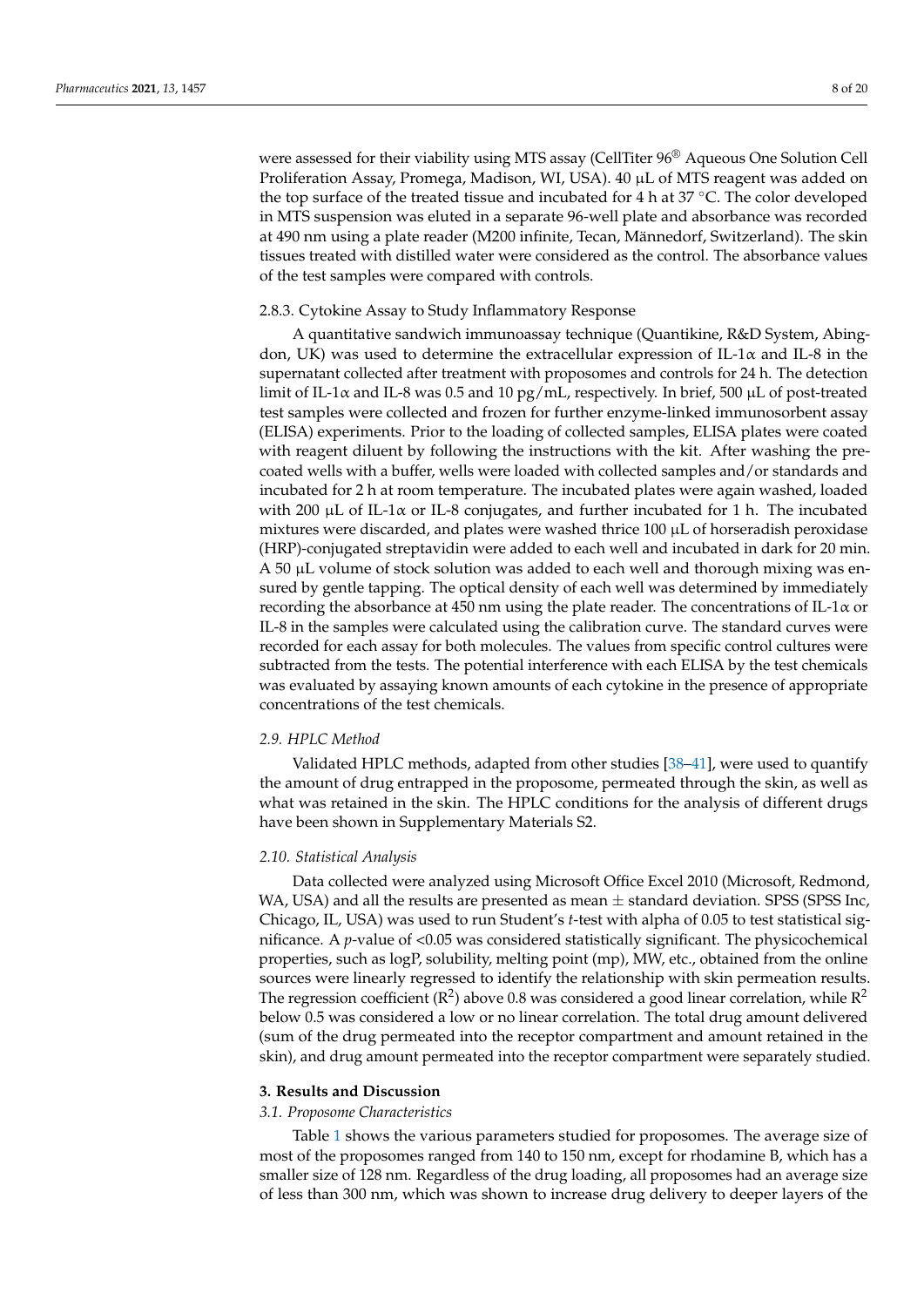skin [\[42\]](#page-18-4). The smaller particle size of rhodamine B proposomes could be attributed to the ion–ion interaction between the positively charged quaternary amine in rhodamine B and the negatively charged phosphate group in SPC [\[43\]](#page-18-5). Such interaction brings the liposomal structure tighter, leading to a smaller size.

<span id="page-8-0"></span>**Drug MW logP mp (**◦**C)** ζ **(mV) Size (nm) PDI EE (%) DL (%)** Blank - - - - -  $-28.7 \pm 1.06$   $393 \pm 36.5$   $0.52 \pm 0.06$  - -<code>Ibuprofen 206 3.97 76  $-26.9 \pm 0.71$   $145 \pm 1.8$   $0.08 \pm 0.06$   $55.7 \pm 5.2$   $6.5 \pm 0.6$ </code> **Ibuprofen Na** 228 0.92 76  $-32.5 \pm 0.35$  141  $\pm 2.9$  0.04  $\pm$  0.01  $51.6 \pm 6.6$  6.65  $\pm$  0.9 Tofacitinib 505 1.15 200  $-3.36 \pm 0.25$  148  $\pm 1.6$   $0.13 \pm 0.01$   $42.9 \pm 4.4$  12.2  $\pm 1.3$ Rhodamine B  $479$   $2.43$   $210$   $11.8 \pm 0.28$   $128 \pm 1.1$   $0.14 \pm 0.00$   $52.7 \pm 5.3$   $14.3 \pm 1.5$ Lidocaine 234 2.44 68 −24.1 ± 0.35 143 ± 1.2 0.11 ± 0.00 54.7 ± 4.5 7.2 ± 0.6

**Table 1.** Characteristics of proposomes containing different drugs.

%EE: percentage entrapment efficiency; %DL: percentage drug loading; PDI: Polydispersity index; mp: melting point; ζ: Zeta potential.

PDI has been an indicator for formulation homogeneity, and all values were less than 0.2, indicating narrow size distribution and size uniformity [\[44\]](#page-18-6). Zeta potential was another important parameter of proposomes, and it was between −32.5 and 11.8 mV. Compared to a blank proposome with a zeta potential of -28.7 mV, drug addition resulted in a change of the zeta potential. The difference in the zeta potential of various proposomes was due to physicochemical properties, especially pKa and ionization. It was observed that the more basic the drug, the more positive the zeta potential.

The encapsulation efficiency for various drugs in proposomes varied between 42% to 55%, and the mean value was 51.5%. It may seem low; however, increasing drug encapsulation is not the objective of current study. We kept the composition and drug molar ratios constant to compare the differences in the enhancement of drugs with different physicochemical properties through proposomes. On the other hand, the drug encapsulation can be enhanced potentially by varying the composition of the proposomes. For instance, the amount of SPC in proposome preparation may be increased to obtain high drug entrapment.

The lipophilic drugs, such as ibuprofen ( $logP = 3.97$ ) showed a higher entrapment efficiency than hydrophilic drugs, such as to facitinib citrate ( $logP = 1.15$ ). For entrapment, lipophilic drugs with greater logP, such as ibuprofen ( $logP = 3.97$ ), showed a considerably higher entrapment efficiency than those drugs with smaller logP, such as tofacitinib citrate  $(logP = 1.15)$ . This could be because highly lipophilic drugs are entrapped within the lipid bilayer and, hence, show minimal leakage. In contrast, hydrophilic drugs tend to leak out to the outside aqueous medium to a greater extent [\[45\]](#page-18-7). Calcein loaded proposomes had an average diameter of  $148 \pm 1.80$  nm, PDI 0.116  $\pm$  0.019, and zeta potential  $-5.42 \pm 3.60$ . The entrapment efficiency for calcein loaded proposomes was not performed due to difficulties in quantitative measurements.

The pH was also measured, shown together with drug pKa values [\[32,](#page-17-25)[33,](#page-17-22)[46](#page-18-8)[,47\]](#page-18-9) (Supplementary Materials S3). However, as PG is an organic solvent, it is difficult to interpretate the pH and degree of ionization in the 30% PG solution.

### *3.2. In Vitro Skin Permeation*

As shown in Figure [4,](#page-9-0) 24 h skin permeation for all proposomes, except for ibuprofen sodium, showed a higher amount of drug than control ( $p < 0.05$ ). In the case of ibuprofen, proposome was able to increase its skin permeability at least four times compared to control. The total drug amount in the receptor compartment and drug retained showed a significant increase via proposomes compared to control. For ibuprofen sodium, the amount of drug permeated by proposome and control showed no statistical difference  $(p = 0.135)$ . Incorporating ibuprofen sodium into the proposomes did not improve its permeability into the skin.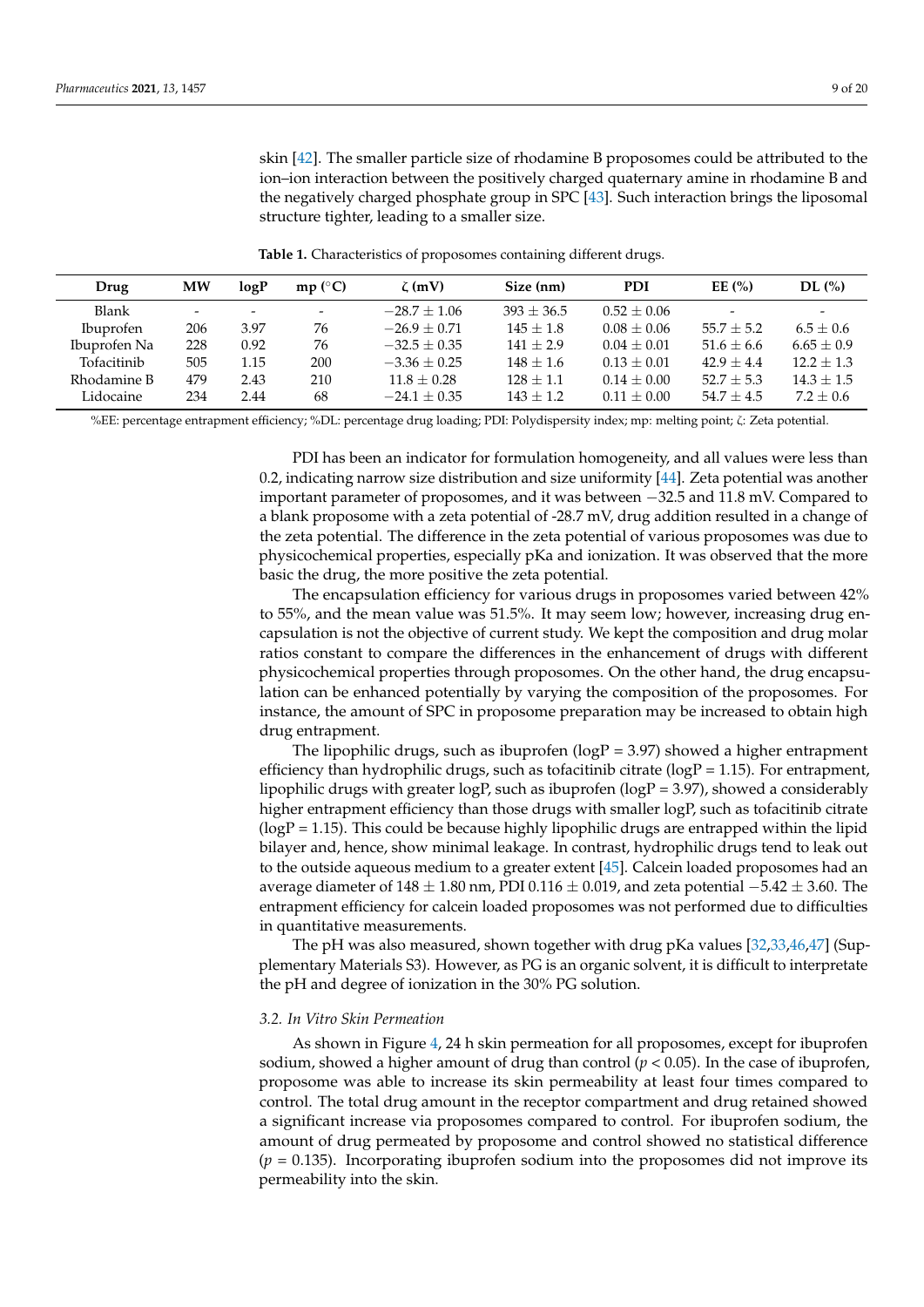

<span id="page-9-0"></span>

**Figure 4.** Skin permeation of proposomes and control for 24 h; drug retention in skin and the sum of permeated and retained. \*\* indicates statistically significant difference between proposome and control with *p*-value < 0.01. \* indicates statistically significant difference with *p*-value < 0.05.

Proposome increased both drug permeation and drug retention in the skin for all drugs, excluding ibuprofen sodium. PG acts as a penetration enhancer that disrupts the SC intercellular lamellae and can cause the reversible redistribution of tight junctional proteins, thereby increasing drug skin permeability. When made into a liposome, it also acts as a vesicular carrier that bypasses the stratum corneum and releases the drug molecules into the deeper layer of skin [\[48\]](#page-18-10).

Although ibuprofen sodium proposome showed similar results to control, the actual drug amount that permeated and retained was very high compared to ibuprofen proposomes (Figure [4\)](#page-9-0). The ibuprofen sodium proposome had a comparable amount permeated when compared to ibuprofen proposome. This suggests that it already has a high permeation profile with 30% PG, and a further increase in permeation through proposome was negligible. This could mean that most of the drug permeation was due to free drug, and proposome did not play a significant role in the delivery. It has been shown that PG helps, primarily as a penetration enhancer for hydrophilic molecules rather than a carrier [\[49\]](#page-18-11). Thus, adding PG without making it into the liposomal structure was enough to improve drug permeation and skin retention of hydrophilic molecules, i.e., ibuprofen sodium.

We included the control for each drug in the in vitro skin permeation study, i.e., drug solution in 30% PG, where PG percentage and drug molar ratios were kept the same as those of proposomes. The contrast between 30% PG solution and 30% PG solution containing proposome can demonstrate the enhancement achieved by proposome. Blank liposomes with an externally added drug could have been a better control to study the effect of the proposomes, which, however, is not feasible, as the externally added drug could be passively loaded into the proposomes with time.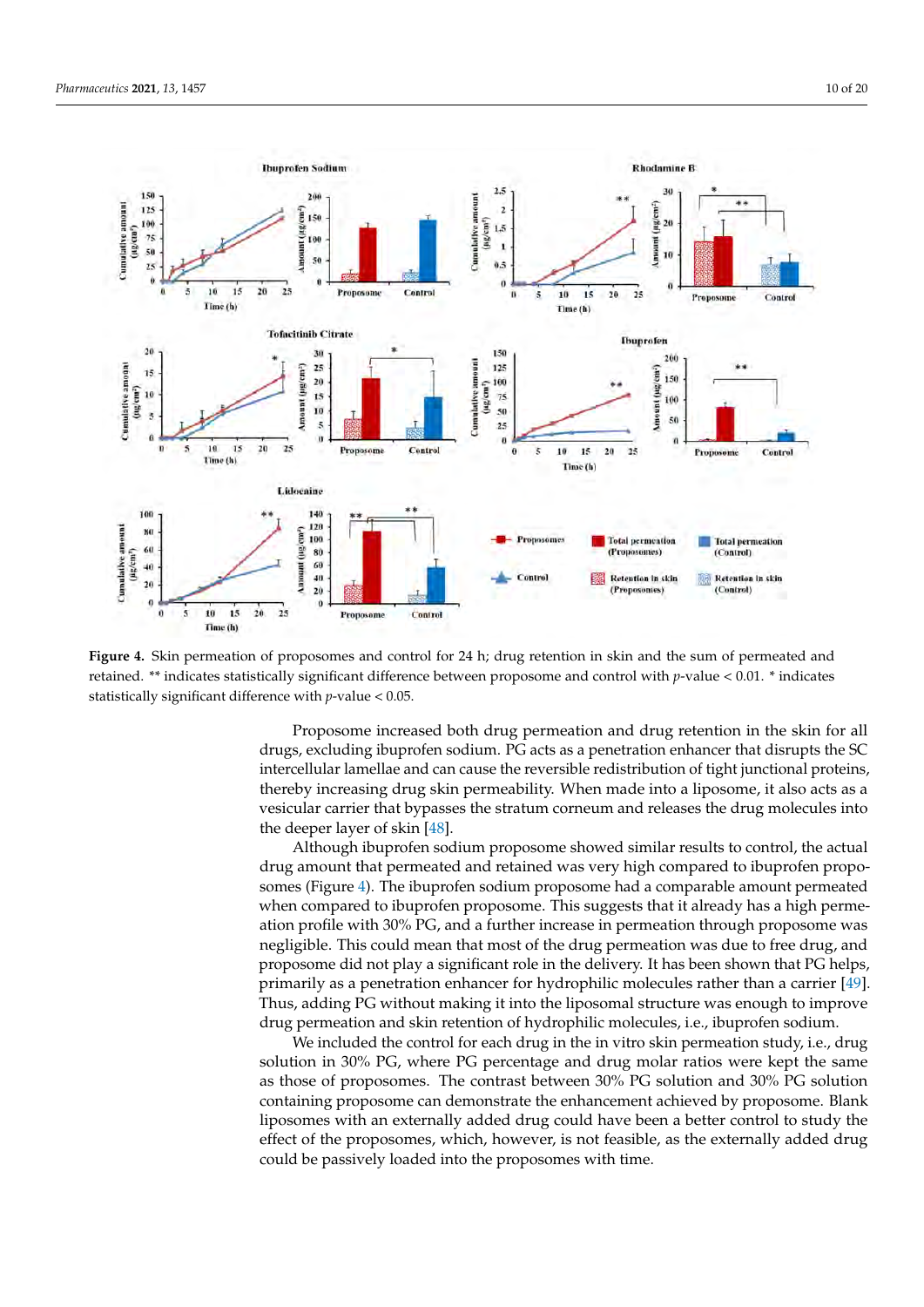## *3.3. Correlation between the Physiochemical Properties and Skin Delivery of Drugs*

The improvement in the skin permeation of drugs using proposomes is evident in Figure [4.](#page-9-0) However, we wanted to establish the correlation between skin permeation and physicochemical properties of loaded drugs. Rhodamine B and lidocaine have logP of 2.43 and 2.44, respectively, and the corresponding ratios ( $ER<sub>CP</sub>$  and  $ER<sub>AUC</sub>$ ) were also close to each other. This is interesting to note because rhodamine B (MW = 479.0) has twice the MW of lidocaine (MW = 234.3). Still, the difference in MW did not seem to influence the permeability, and only logP led to a significant change. Despite the large MW, rhodamine B containing proposome increased the skin delivery by 2.04 times, compared to the control. It was an indication that even drugs with relatively large MW can be delivered to the skin when loaded into proposome. Ibuprofen, being the most lipophilic drug of all, showed the highest  $ER_{CP}$  and  $ER_{AUC}$ . The relatively low fold change in skin retention could be attributed to saturation of skin with the drug, leading to a greater drug amount being permeated through, rather than being retained.

Figure [5](#page-10-0) shows that drug entrapment efficiency was also correlated with logP and  $ER<sub>CP</sub>$ . The positive association between logP and  $ER<sub>CP</sub>$  can be explained by entrapment efficiency. Previous studies on liposomes have also established that lipophilic drugs were better entrapped than hydrophilic drugs [\[45\]](#page-18-7) and higher amount of entrapped drug means more drug can be carried to skin by proposome, therefore leading to greater drug permeation. It should also be noted that even a small increase in entrapment efficiency increased skin permeation significantly, showing that the proposome indeed had a major role in enhancing the drug delivery to the skin.

<span id="page-10-0"></span>

**Figure 5.** (**A**) Effect of logP of drugs delivered through proposomes on amount retained and amount permeated. (**B**) Effect of logP on entrapment efficiency and ER<sub>CP</sub>. (C) Linear regression of plot of logP vs ER<sub>CP</sub> for total permeation. (D) Linear regression of plot of logP vs ER<sub>CP</sub> for amount of drug permeated into receptor compartment. (**E**) Linear regression of plot of  $logP$  vs  $ER_{AUC}$ . The linear regression analysis was based on ibuprofen, lidocaine, tofacitinib citrate, and rhodamine B, while ibuprofen sodium was excluded.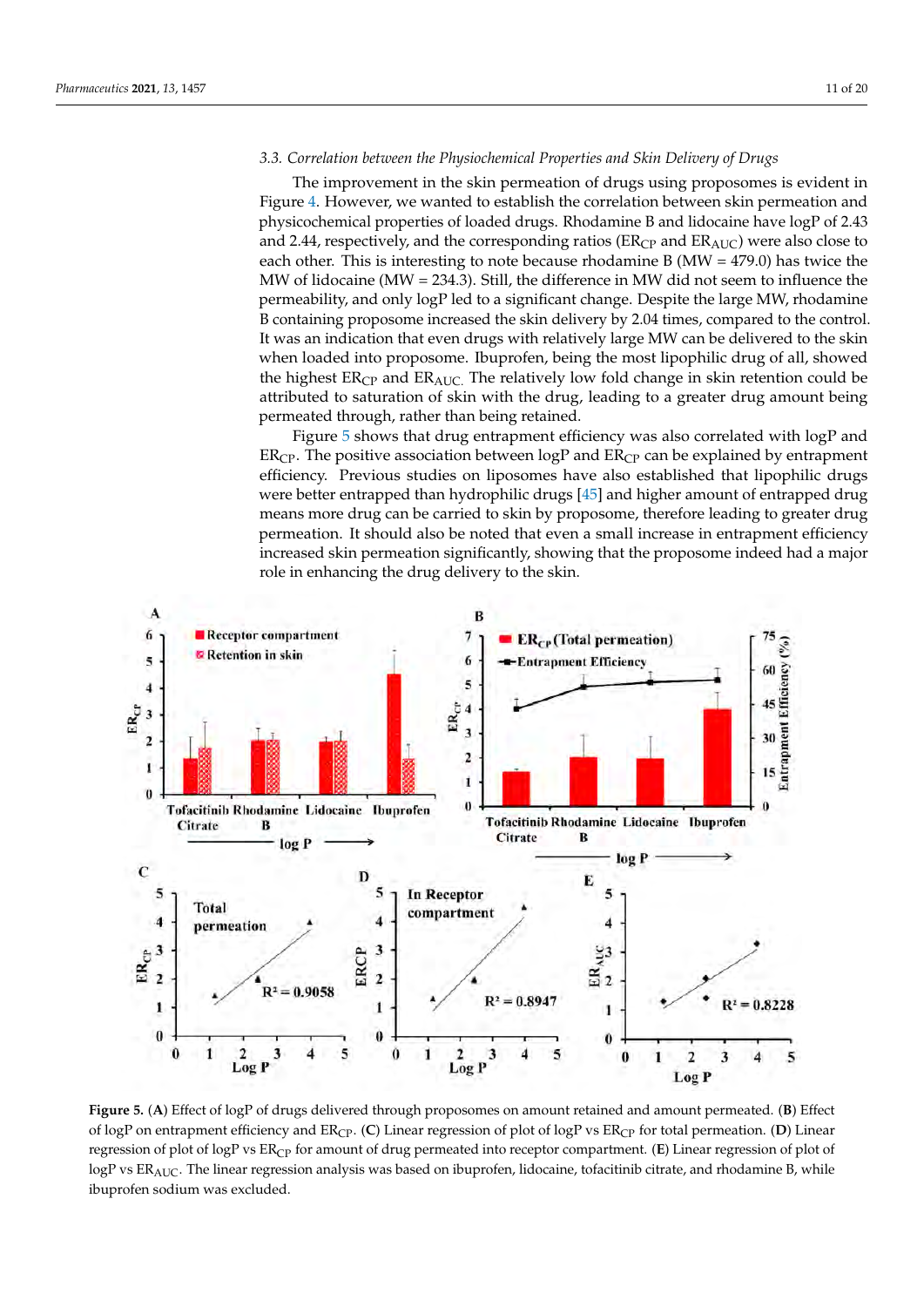The physicochemical properties were the only independent variables affecting skin permeation parameters as other variables were kept constant in all formulations. However, both free drugs and encapsulated drugs in proposomes must be considered to correlate with skin permeation parameters. Based on skin permeation data of the drugs, the logP, mp, and MW showed linear correlation with skin permeation parameters (Table [2\)](#page-11-0). The ibuprofen sodium was excluded, correlating with better comparison, and avoiding misinterpretation due to the samenes of ibuprofen and ibuprofen sodium.

<span id="page-11-0"></span>**Table 2.** Linear regression of the skin permeation parameters obtained from ibuprofen, lidocaine, tofacitinib citrate, and rhodamine B. Ibuprofen sodium was excluded in the regression analysis The cumulative permeation (CP), CP enhancement  $(EN<sub>CP</sub>)$ , and CP enhancement ratio  $(ER<sub>CP</sub>)$  as dependent variables, and logP, mp and MW as independent variables. The AUC, AUC enhancement ( $EN_{AUC}$ ) and AUC enhancement ratio ( $ER_{AUC}$ ) were not applicable (NA) to total skin permeation.

| Total (In Skin + In Receptor Compartment) |                | In Receptor                                |                |
|-------------------------------------------|----------------|--------------------------------------------|----------------|
| <b>Linear Equation</b>                    | $\mathbb{R}^2$ | <b>Linear Equation</b>                     | $\mathbb{R}^2$ |
| $CP = -0.0015 MW + 0.762$                 | 0.950          | $CP = -0.0013$ MW + 0.654                  | 0.986          |
| $ENCP = -0.0009 MW + 0.479$               | 0.986          | $ENCP = -0.0009 MW + 0.430$                | 0.916          |
| $ERCP = -0.005 MW + 4.152$                | 0.499          | $ERCP = -0.0063 MW + 4.699$                | 0.501          |
| NA                                        |                | $AUC = -2.9468 MW + 1536.6$                | 0.946          |
| NA                                        |                | $ENAUC = 1.7 MW + 849.41$                  | 0.692          |
| NA                                        |                | $ERAUC = -0.0029 MW + 3.049$               | 0.246          |
| $CP = -0.0031$ mp + 0.665                 | 0.989          | $CP = -0.0027$ mp + 0.562                  | 0.992          |
| $ENCP = -0.0019$ mp + 0.406               | 0.950          | $ENCP = -0.0017 mp + 0.359$                | 0.850          |
| $ERCP = -0.0088$ mp + 3.573               | 0.359          | $\text{ERCP} = -0.0111 \text{ mp} + 3.978$ | 0.364          |
| NA                                        |                | $AUC = -5.9994$ mp + 1319.1                | 0.932          |
| NA                                        |                | $ENAUC = -3.2269mp + 691.51$               | 0.764          |
| <b>NA</b>                                 |                | $ERAUC = -0.0043mp + 2.622$                | 0.130          |
| $CP = 0.1271$ $LogP - 0.077$              | 0.385          | $CP = 0.1263$ LogP $- 0.122$               | 0.504          |
| $ENCP = 0.1037 LogP - 0.116$              | 0.636          | $ENCP = 0.1049$ $LogP - 0.142$             | 0.716          |
| $ERCP = 0.9267 LogP + 0.045$              | 0.906          | $ERCP = 1.1545 LogP - 0.439$               | 0.895          |
| NА                                        |                | $AUC = 308.9$ $LogP - 284.08$              | 0.557          |
| NА                                        |                | $ENAUC = 243.84 LogP + 364.81$             | 0.593          |
| NA                                        |                | $ERAUC = 0.715 LogP + 0.245$               | 0.823          |

The  $ER<sub>CP</sub>$  presents an improvement in skin permeation by proposome, and it had a positive linear correlation with drug logP and entrapment efficiency (Figure [5\)](#page-10-0). The ERAUC also had a positive linear correlation with the logP (Table [2\)](#page-11-0), while no linear correlation was observed with CP. In contrast, there was no linear correlation between  $ER<sub>CP</sub>$  or  $ER<sub>AUC</sub>$  with mp, while inverse linear correlation with CP, AUC, and  $EN<sub>CP</sub>$  was observed. Similarly, the MW also showed an inverse linear correlation with CP, AUC, and  $EN_{CP}$ , while no linear correlation with either  $ER_{CP}$  or  $ER_{AUC}$ . Therefore, we could conclude that the mp and MW affected the skin permeation via proposomes in the same way. The  $ER<sub>CP</sub>$  also showed a linear correlation to entrapment efficiency other than drug logP (Figure [5B](#page-10-0)), while no linear correlation was observed between entrapment efficiency and  $ER_{AUC}$ . The correlation trend was similar for total drug permeation and drug permeation into the receptor compartment. The  $ER<sub>CP</sub>$  based on both the amount permeated into the receptor compartment (Figure [5C](#page-10-0)) and total permeation (Figure [5D](#page-10-0)) were linearly related with  $logP$ . Similarly,  $ER_{AUC}$  was also linear with  $logP$  (Figure [5E](#page-10-0)).

As shown in Table [2,](#page-11-0) the different physicochemical properties have a distinct correlation with drug permeation parameters. This indicates that various physicochemical properties simultaneously affected drug skin permeation. Moreover, the absence of linear correlation between  $logP$  with either CP or  $EN_{CP}$  also shows that more than one physicochemical property simultaneously affected skin permeation. The lidocaine and rhodamine B, despite having the similar logP showed different CP and EN**CP**. However, ER**CP** and ERAUC for lidocaine and rhodamine B were not significantly different, which can be attributed to the normalization of other factors as both these parameters are cal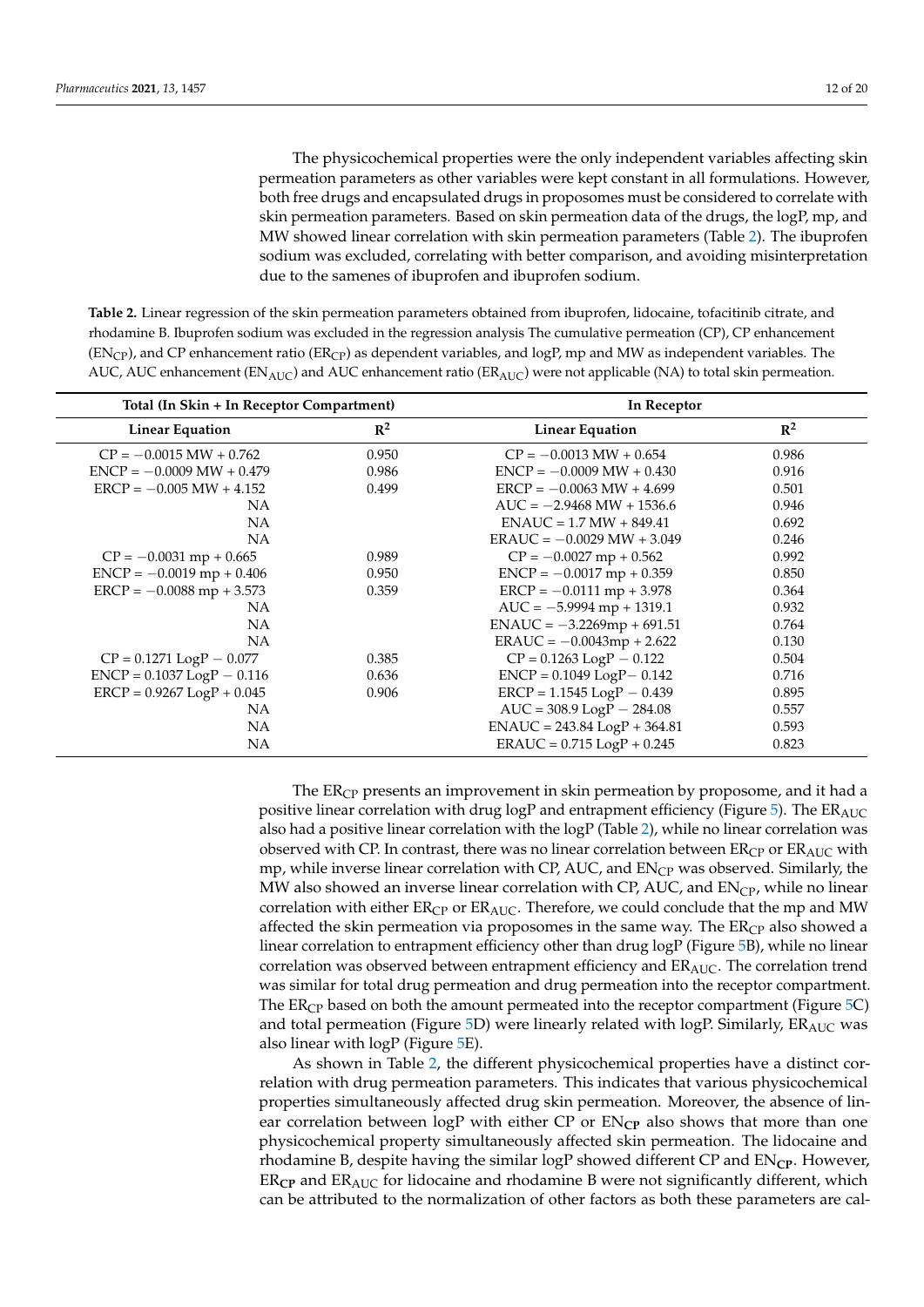culated as ratios. For ratios ( $ER<sub>CP</sub>$  and  $ER<sub>AUC</sub>$ ), physicochemical factors (mp, solubility and MW) with the respective control would have been normalized as these factors do not affect encapsulation into proposomes. In contrast, the skin parameters calculated as ratios did not have linear correlation with mp and MW. This revealed that linearity of CP and EN**CP** with mp and MW represented the correlation due to free drug in formulation (unencapsulated drug outside proposomes), which follow passive absorption into the skin. In contrast, the ratios ( $ER_{CP}$  and  $ER_{AUC}$ ) linearity with logP truly represents the drug encapsulated in proposomes. It reveals that other absorption mechanisms also contribute to drug permeation via proposomes such as the follicular route. Therefore, we could conclude that for comparison of skin permeation parameters, the ratios ( $ER<sub>CP</sub>$  and  $ER<sub>AIC</sub>$ ) better represent an encapsulated drug in proposomes, while EN<sub>CP</sub> and CP better represent an unencapsulated drug.

#### *3.4. Confocal Imaging of Treated Skin*

As shown in Figure [6,](#page-13-0) proposomes led to a greater rhodamine B and calcein deposited in the skin than the control. From the skin surface, proposomes also showed drug deposition in deeper regions of the skin, more than 100 µm from the surface, while in the control case, most of the drug remained on the skin surface. It can be observed that, other than the intercellular pathway, which is the usual pathway taken by the control (Figure [6A](#page-13-0),C), proposomes also undertook the transfollicular route for drug delivery as indicated in Figure [6B](#page-13-0),D. Indeed, several studies have also shown liposome capacity to aid drug delivery through the appendageal pathway [\[50\]](#page-18-12). It was found that proposomes help permeation of rhodamine B to a greater extent than calcein. This was again in line with the correlation between drug logP and ratios ( $ER<sub>CP</sub>$  and  $ER<sub>AUC</sub>$ ) due to higher drug entrapment within the proposome. Rhodamine B, being more lipophilic than calcein, would have higher entrapment efficiency.

The sliced confocal image shows the cross-section of skin under the confocal laser microscope. For both controls, it can be seen that the drug mainly resides within the first 100 µm of the skin, which comprised stratum corneum and epidermis. On the other hand, proposome was able to deliver the drug to much deeper regions of the skin. It can also be seen that drug is moved via the transfollicular pathway and the follicles are shown as dots. The depth of penetration by the drug can also be observed, where proposome showed higher fluorescence intensity at the deeper part of the skin. The depth of drug absorption can also be observed in Supplementary Materials S4, where the proposome showed higher fluorescence intensity at deeper parts of the skin.

Out of five proposome formulations, only the one containing rhodamine B was imaged using confocal microscopy, as other drugs were not fluorescent. Rhodamine B is widely used as a lipophilic fluorescent probe while calcein is widely used as a hydrophilic fluorescent probe. The confocal study with these fluorescent probes represents either hydrophilic molecules or lipophilic molecules. The images show the general comparison of skin penetration of the control vs. proposomes containing hydrophilic or lipophilic small molecules, but there may be variations for specific drugs.

## *3.5. RHS for Toxicity Assessment*

We have developed a RHS model using hydrogels, embedded with human endothelial cells, vascular smooth muscle cells, fibroblasts, and keratinocytes. The prepared 3D skin tissue had distinct epidermis and vascularized dermis, which mimic the native skin (Figure [7\)](#page-14-0). It could provide similar permeability and pharmacological response to chemicals, like native human skin [\[37](#page-18-1)[,51\]](#page-18-13). The RHS provided a useful model to assess toxicity based on measures of inflammatory markers.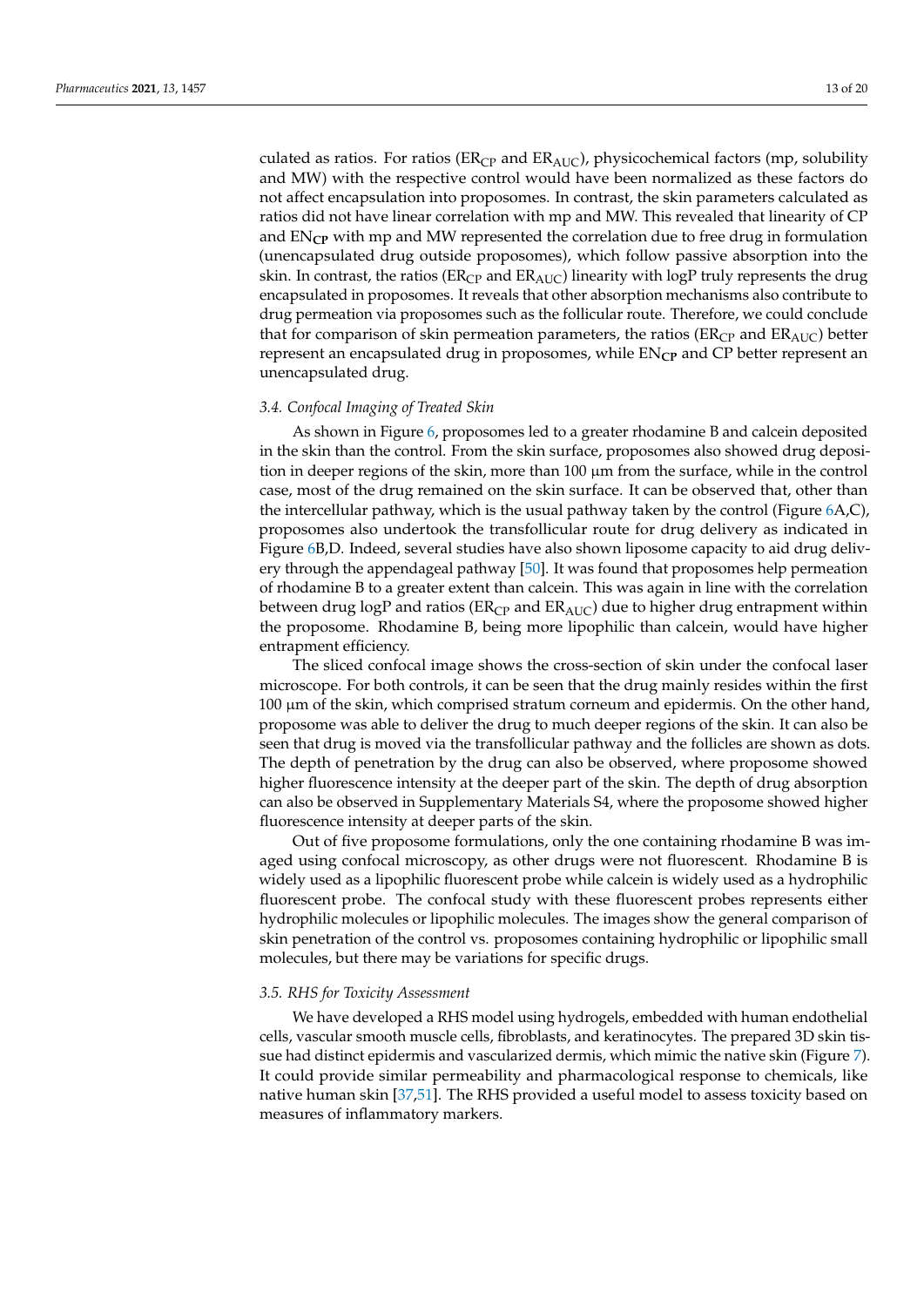<span id="page-13-0"></span>

**Figure 6.** The confocal microscopic images showing fluorescent calcein control (**A**) /proposome (**B**) and rhodamine B (**C**) /proposome (**D**) penetration into human skin after 24 h treatment. Sliced images of calcein control (C-C1 to C8)/proposomes (C-P1 to P12, and of rhodamine B control (R-C1 to C8) and proposome (R-P1 to P12). Each slice is 20µm. The control was 0.2% *w*/*v* calcein or rhodamine B solution in 30% PG. The concentrations of calcein and rhodamine B were same for proposomes and control.

Conventional 3D tissue constructs, majorly collagen-based skin equivalents, undergo scaffold contraction due to biomaterial property. Such contractile actions inhibit cell motility and growth, especially in the case of vascularization. To address such issues, we have developed a method for fabricating multicellular stratified 3D skin tissue equivalents by seeding cells in PEG-Fibrin rich extracellular matrix (ECM) [\[37\]](#page-18-1). The vascularized 3D skin constructs did not show tissue contraction and mimicked natural ECM in human skin. Using a similar approach, we also fabricated functional 3D vascularized beds by coculturing pericytes and endothelial cells derived from pluripotent stem cells. The construct eventually formed lumenized microcapillary structures under a chemically defined growth medium [\[52\]](#page-18-14).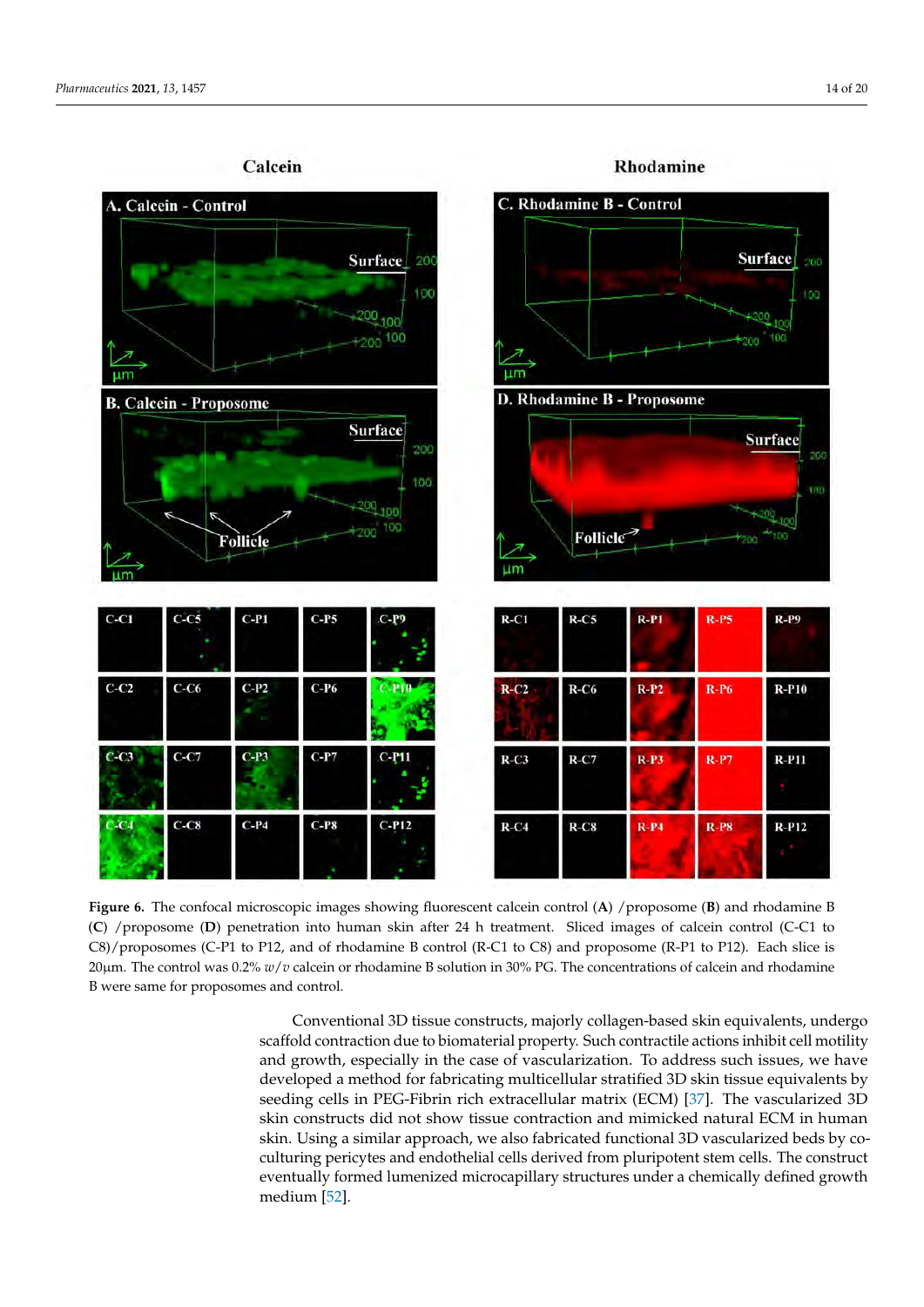<span id="page-14-0"></span>



In bioengineering RHS, addition of pericytes can influence dermal microvasculature. These perivascular cells possess mesenchymal stem cell like characteristics, besides their ability to be active in the fibroblast like cells they have the ability to divide into osteogenic, chondrogenic, and even adipogenic lineages. Pericyte co-culture led to increased deposition in the dermal-epidermal junction of laminin-511/521. Particularly, pericytes were found to enhance tissue formation, as compared to dermal fibroblasts [\[53\]](#page-18-15).

## *3.6. Histological Study*

The histological assessment is widely used to visualize the damages and/or anatomical changes as a cause of application of topical products, for example, micropores after microneedle treatment [\[34](#page-17-23)[,54\]](#page-18-16) and laser treatment [\[55\]](#page-18-17), increase in vascularization after radiofrequency treatment [\[56\]](#page-18-18), swelling of skin layers caused by ethanol [\[20\]](#page-17-11), etc. Herein, the samples did not show any signs of toxicity regarding physical damage or change in skin integrity after treatment for 24 h. The hematoxylin and eosin (H&E) staining results are shown in Figure [7.](#page-14-0) The slight swelling of epidermis was seen in the proposomes treatment compared to the untreated skin in both cadaver skin and RHS. However, the skin layers are intact in both the cadaver skin and RHS.

## *3.7. Toxicity Assessment of Proposomes*

The RHS was used as a viable skin model to measure the tissue viability using (3-(4,5 dimethylthiazol-2-yl)-5-(3-carboxymethoxyphenyl)-2-(4-sulfophenyl)-2H-tetrazolium) (MTS) assay (Figure [8A](#page-15-0)). The MTS assay reflects the cellular functioning (mitochondrial damage) of the cells. As the positive control, the 5% SDS solution significantly reduced tissue viability, compared with PBS and 30% PG and blank proposome. The blank proposome was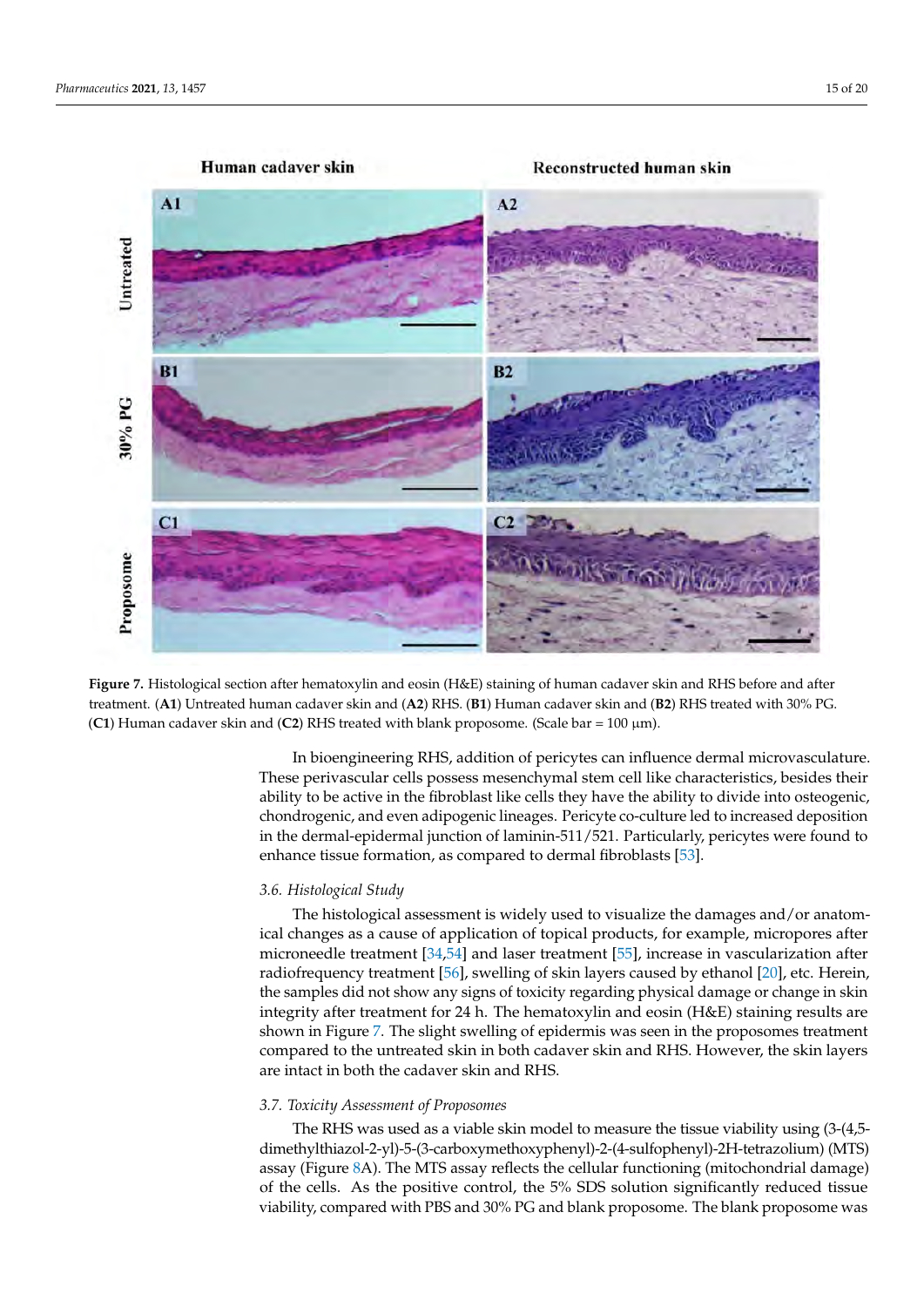<span id="page-15-0"></span>

not significantly different from PBS. The 30% PG lowered the tissue viability significantly, compared with PBS.

**Figure 8.** RHS results after treatment for 24 h with PBS, 30% PG, 5% *w/v* SDS, and blank proposome. (**A**) Tissue viability (%) measured using MTS assay. (**B**) IL- $\alpha$  and (**C**) IL-8 levels measured using ELISA kit. (N = 2, \*  $p \le 0.05$ , \*\*  $p \le 0.01$ , \*\*\*  $p \leq 0.001$ ).

In addition to viability, the levels of IL-1 $\alpha$  and IL-8 were also measured using the ELISA kit, after the RHS was treated with the four preparations respectively for 24 h (Figure [8B](#page-15-0),C). The cytokines of IL-1 $\alpha$  and IL-8, are indicative of skin irritation. Similar to the viability results, the 5% SDS solution resulted in significantly higher levels of IL-1 $\alpha$ and IL-8 than PBS, 30% PG, and blank proposome. The 30% PG resulted in slightly higher levels of IL-1 $\alpha$  and IL-8, compared with PBS. The blank proposomes had minimal elevation of IL-8 level, but not IL-1α level.

The skin irritation and toxicity were assessed in human cadaver skin and RHS. RHS provides a standardized human skin model to test drugs for histology, viability, and cytokine assay, as it is biochemically and physiologically like human skin [\[57–](#page-18-19)[59\]](#page-18-20). The reconstructed epidermal and dermal skin models, such as EpiDerm, SkinEthic, and EPISKIN, have been used for testing corrosivity, drug permeation, and irritation potentials [\[57](#page-18-19)[–60\]](#page-18-21). The Organization for Economic Co-operation and Development (OECD) test guidelines also endorsed a skin test, namely, TG 431 Human Skin Model Test.

IL-1α and IL-8 are commonly used cytokine markers to assess skin irritation. In human skin, IL-1α is an inherent and biologically active protein present in the epithelial cells that come in contact with the external environment [\[61\]](#page-18-22). Similarly, IL-8 is a potential chemokine produced in skin by various cells, including keratinocytes [\[62\]](#page-19-0). Hairui et al. used IL-1 $\alpha$  and IL-8 as markers of toxicity assay in keratinocytes caused by copper [\[63\]](#page-19-1). The low levels of IL-1 $\alpha$  and IL-8 found in RHS (Figure [7\)](#page-14-0), confirmed that the proposome was biocompatible as compared to SDS, which resulted in very high levels of IL-1 $\alpha$  and IL-8. Furthermore, the histology testing did not show any sign of skin toxicity, despite minimal epidermis swelling. In another study, Llewelyn et al. showed swelling of frog skin when treated with 20% PG, but without causing skin damage, demonstrating the safety profile of PG for skin applications [\[20\]](#page-17-11).

## **4. Conclusions**

We have demonstrated that proposomes can efficiently entrap drugs with different physicochemical properties and improve overall skin permeation. Particle size was uniform for all proposomes, regardless of the drug loaded. Drug entrapment efficiency was correlated with drug logP. Higher entrapment efficiency was positively associated with higher drug permeation and retention. Overall, the proposomes are safe and effective in enhancing drug permeation through the skin. The findings can help formulation scientists better understand drug encapsulation in proposome and its skin permeation to design better topical drug formulations.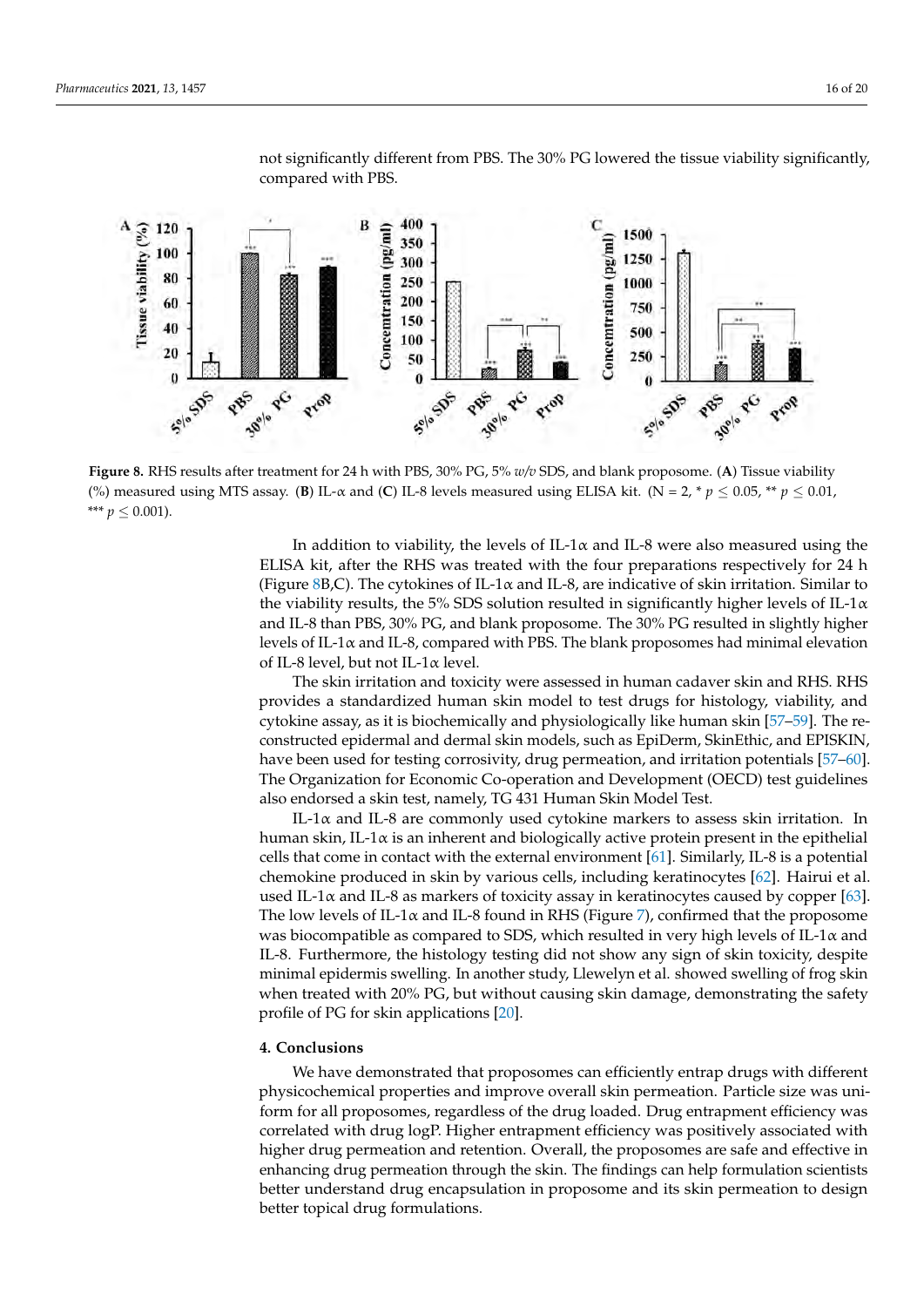**Supplementary Materials:** The following are available online at [https://www.mdpi.com/article/10](https://www.mdpi.com/article/10.3390/pharmaceutics13091457/s1) [.3390/pharmaceutics13091457/s1.](https://www.mdpi.com/article/10.3390/pharmaceutics13091457/s1) Supplementary Materials S1. Consideration of drug concentration and sink condition. Supplementary Materials S2. High performance liquid chromatography (HPLC) conditions for ibuprofen, tofacitinib citrate, rhodamine B and lidocaine. Supplementary Materials S3. Drug pKa and formulation pH. Supplementary Materials S4. Intensity of confocal laser light at different skin depth.

**Author Contributions:** Conceptualization, H.K., H.K.H. and L.K.; methodology, H.K., H.K.H., S.C., D.T.P.N., T.C. and L.K.; software, H.K., H.K.H., S.C., J.C. and L.K.; validation, H.K., H.K.H. and L.K.; formal analysis, H.K., H.K.H. and S.C.; investigation, H.K., H.K.H., D.T.P.N., T.C. and S.C.; data curation, H.K., H.K.H. and S.C.; writing—original draft preparation, H.K., H.K.H., S.C. and L.K.; writing—review and editing, H.K., H.K.H., J.C., C.W., D.T.P.N., T.C. and L.K.; supervision, T.C., C.W. and L.K.; project administration, C.W. and L.K.; Funding Acquisition, T.C., C.W. and L.K. All authors have read and agreed to the published version of the manuscript.

**Funding:** This research was funded by the National Natural Science Foundation of China: 82074128, National University of Singapore and the University of Sydney. The APC was funded by China Pharmaceutical University.

**Institutional Review Board Statement:** Ethical review and approval were waived for this study, due to human cadaver skin samples were obtained from Science Care (Phoenix, AZ, USA), without identifier.

**Informed Consent Statement:** Not applicable.

**Data Availability Statement:** Not applicable.

**Conflicts of Interest:** The authors declare no conflict of interest.

#### **Abbreviations**

AUC: area under the curve; CLSM: confocal laser scanning microscopy; CP: cumulative permeation; DL: drug loading; EE: entrapment efficiency; ELISA: enzyme-linked immunosorbent assay;  $EN_{\text{CP}}$ : CP enhancement;  $ER_{\text{CP}}$ : CP enhancement ratio;  $EN_{\text{AUC}}$ : AUC enhancement; ERAUC: AUC enhancement ratio; H&E: hematoxylin and eosin HPLC: high-performance liquid chromatography; HRP: horseradish peroxidase; mp: melting point; MTS: (3-(4,5-dimethylthiazol-2-yl)-5-(3-carboxymethoxyphenyl)-2-(4-sulfophenyl)- 2H-tetrazolium); MW: molecular weight; NA: not applicable; PBS: phosphate-buffered saline; PDI: polydispersity index; PEG: polyethylene glycol; PEVs: penetration enhancing vesicles; PG: propylene glycol; RPM: revolution per minute; RHS: reconstructed human skin; SC: stratum corneum; SDS: sodium dodecyl sulphate; SPC: soya phosphatidylcholine.

#### **References**

- <span id="page-16-0"></span>1. Prausnitz, M.R.; Langer, R. Transdermal drug delivery. *Nat. Biotechnol.* **2008**, *26*, 1261–1268. [\[CrossRef\]](http://doi.org/10.1038/nbt.1504) [\[PubMed\]](http://www.ncbi.nlm.nih.gov/pubmed/18997767)
- <span id="page-16-1"></span>2. Campani, V.; Scotti, L.; Silvestri, T.; Biondi, M.; De Rosa, G. Skin permeation and thermodynamic features of curcumin-loaded liposomes. *J. Mater. Sci. Mater. Med.* **2020**, *31*, 18. [\[CrossRef\]](http://doi.org/10.1007/s10856-019-6351-6)
- <span id="page-16-2"></span>3. Brown, M.B.; Martin, G.P.; Jones, S.A.; Akomeah, F.K. Dermal and transdermal drug delivery systems: Current and future prospects. *Drug Deliv.* **2006**, *13*, 175–187. [\[CrossRef\]](http://doi.org/10.1080/10717540500455975)
- <span id="page-16-3"></span>4. Manca, M.L.; Zaru, M.; Manconi, M.; Lai, F.; Valenti, D.; Sinico, C.; Fadda, A.M. Glycerosomes: A new tool for effective dermal and transdermal drug delivery. *Int. J. Pharm.* **2013**, *455*, 66–74. [\[CrossRef\]](http://doi.org/10.1016/j.ijpharm.2013.07.060)
- <span id="page-16-4"></span>5. Pleguezuelos-Villa, M.; Diez-Sales, O.; Manca, M.L.; Manconi, M.; Sauri, A.R.; Escribano-Ferrer, E.; Nácher, A. Mangiferin glycethosomes as a new potential adjuvant for the treatment of psoriasis. *Int. J. Pharm.* **2020**, *573*, 118844. [\[CrossRef\]](http://doi.org/10.1016/j.ijpharm.2019.118844) [\[PubMed\]](http://www.ncbi.nlm.nih.gov/pubmed/31751638)
- <span id="page-16-5"></span>6. Manca, M.L.; Castangia, I.; Zaru, M.; Nacher, A.; Valenti, D.; Fernandez-Busquets, X.; Fadda, A.M.; Manconi, M. Development of curcumin loaded sodium hyaluronate immobilized vesicles (hyalurosomes) and their potential on skin inflammation and wound restoring. *Biomaterials* **2015**, *71*, 100–109. [\[CrossRef\]](http://doi.org/10.1016/j.biomaterials.2015.08.034) [\[PubMed\]](http://www.ncbi.nlm.nih.gov/pubmed/26321058)
- <span id="page-16-6"></span>7. Kathuria, H.; Thi Phuong Diep, N.; Handral, H.; Cai, J.; Cao, T.; Kang, L. Proposome for transdermal delivery of tofacitinib. *Int. J. Pharm.* **2020**, 119558. [\[CrossRef\]](http://doi.org/10.1016/j.ijpharm.2020.119558) [\[PubMed\]](http://www.ncbi.nlm.nih.gov/pubmed/32565283)
- <span id="page-16-7"></span>8. Mura, S.; Manconi, M.; Sinico, C.; Valenti, D.; Fadda, A.M. Penetration enhancer-containing vesicles (PEVs) as carriers for cutaneous delivery of minoxidil. *Int. J. Pharm.* **2009**, *380*, 72–79. [\[CrossRef\]](http://doi.org/10.1016/j.ijpharm.2009.06.040)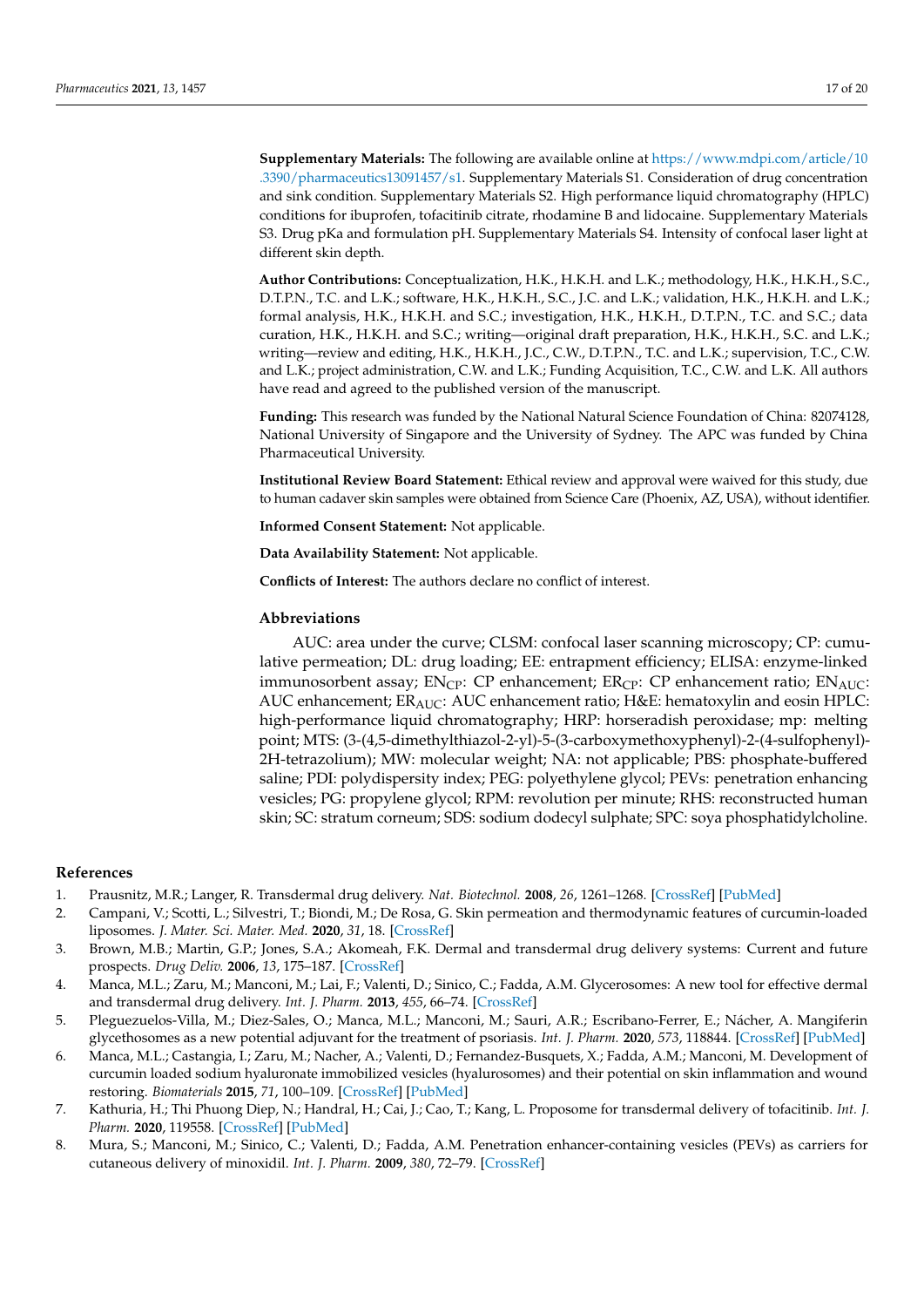- <span id="page-17-0"></span>9. Leyva-Jimenez, F.J.; Manca, M.L.; Manconi, M.; Caddeo, C.; Vazquez, J.A.; Carbone, C.; Lozano-Sanchez, J.; Arraez-Roman, D.; Segura-Carretero, A. Development of advanced phospholipid vesicles loaded with Lippia citriodora pressurized liquid extract for the treatment of gastrointestinal disorders. *Food Chem.* **2021**, *337*, 127746. [\[CrossRef\]](http://doi.org/10.1016/j.foodchem.2020.127746) [\[PubMed\]](http://www.ncbi.nlm.nih.gov/pubmed/32795856)
- <span id="page-17-1"></span>10. Manconi, M.; Petretto, G.; D'Hallewin, G.; Escribano, E.; Milia, E.; Pinna, R.; Palmieri, A.; Firoznezhad, M.; Peris, J.E.; Usach, I.; et al. Thymus essential oil extraction, characterization and incorporation in phospholipid vesicles for the antioxidant/antibacterial treatment of oral cavity diseases. *Colloids Surf. B Biointerfaces* **2018**, *171*, 115–122. [\[CrossRef\]](http://doi.org/10.1016/j.colsurfb.2018.07.021)
- <span id="page-17-2"></span>11. Bseiso, E.A.; Nasr, M.; Sammour, O.A.; Abd El Gawad, N.A. Novel nail penetration enhancer containing vesicles "nPEVs" for treatment of onychomycosis. *Drug Deliv.* **2016**, *23*, 2813–2819. [\[CrossRef\]](http://doi.org/10.3109/10717544.2015.1099059)
- <span id="page-17-3"></span>12. De Leo, V.; Milano, F.; Agostiano, A.; Catucci, L. Recent advancements in polymer/liposome assembly for drug delivery: From surface modifications to hybrid vesicles. *Polymers* **2021**, *13*, 1027. [\[CrossRef\]](http://doi.org/10.3390/polym13071027)
- <span id="page-17-4"></span>13. Jain, P.; Kathuria, H.; Momin, M. Clinical therapies and nano drug delivery systems for urinary bladder cancer. *Pharmacol. Ther.* **2021**, *226*, 107871. [\[CrossRef\]](http://doi.org/10.1016/j.pharmthera.2021.107871)
- <span id="page-17-5"></span>14. Scalia, S.; Trotta, V.; Iannuccelli, V.; Bianchi, A. Enhancement of in vivo human skin penetration of resveratrol by chitosan-coated lipid microparticles. *Colloids Surf. B Biointerfaces* **2015**, *135*, 42–49. [\[CrossRef\]](http://doi.org/10.1016/j.colsurfb.2015.07.043) [\[PubMed\]](http://www.ncbi.nlm.nih.gov/pubmed/26241915)
- <span id="page-17-6"></span>15. Trotta, M.; Peira, E.; Carlotti, M.E.; Gallarate, M. Deformable liposomes for dermal administration of methotrexate. *Int. J. Pharm.* **2004**, *270*, 119–125. [\[CrossRef\]](http://doi.org/10.1016/j.ijpharm.2003.10.006) [\[PubMed\]](http://www.ncbi.nlm.nih.gov/pubmed/14726128)
- <span id="page-17-7"></span>16. Kang, L.; Ho, P.C.; Chan, S.Y. Interactions between a skin penetration enhancer and the main components of human stratum corneum lipids. *J. Therm. Anal. Calorim.* **2006**, *83*, 27–30. [\[CrossRef\]](http://doi.org/10.1007/s10973-005-7050-8)
- <span id="page-17-8"></span>17. Chen, J.; Bian, J.; Hantash, B.M.; Albakr, L.; Hibbs, D.E.; Xiang, X.; Xie, P.; Wu, C.; Kang, L. Enhanced skin retention and permeation of a novel peptide via structural modification, chemical enhancement, and microneedles. *Int. J. Pharm.* **2021**, *606*, 120868. [\[CrossRef\]](http://doi.org/10.1016/j.ijpharm.2021.120868)
- <span id="page-17-9"></span>18. Lim, S.H.; Sun, Y.; Thiruvallur Madanagopal, T.; Rosa, V.; Kang, L. Enhanced Skin Permeation of Anti-wrinkle Peptides via Molecular Modification. *Sci. Rep.* **2018**, *8*, 1596. [\[CrossRef\]](http://doi.org/10.1038/s41598-017-18454-z)
- <span id="page-17-10"></span>19. Zhao, Y.Z.; Lu, C.T.; Zhang, Y.; Xiao, J.; Zhao, Y.P.; Tian, J.L.; Xu, Y.Y.; Feng, Z.G.; Xu, C.Y. Selection of high efficient transdermal lipid vesicle for curcumin skin delivery. *Int. J. Pharm.* **2013**, *454*, 302–309. [\[CrossRef\]](http://doi.org/10.1016/j.ijpharm.2013.06.052)
- <span id="page-17-11"></span>20. Llewelyn, V.K.; Berger, L.; Glass, B.D. Permeability of frog skin to chemicals: Effect of penetration enhancers. *Heliyon* **2019**, *5*, e02127. [\[CrossRef\]](http://doi.org/10.1016/j.heliyon.2019.e02127)
- <span id="page-17-12"></span>21. Patel, A.; Bell, M.; O'Connor, C.; Inchley, A.; Wibawa, J.; Lane, M.E. Delivery of ibuprofen to the skin. *Int. J. Pharm.* **2013**, *457*, 9–13. [\[CrossRef\]](http://doi.org/10.1016/j.ijpharm.2013.09.019)
- <span id="page-17-13"></span>22. Alves de Medeiros, A.K.; Speeckaert, R.; Desmet, E.; Van Gele, M.; De Schepper, S.; Lambert, J. JAK3 as an emerging target for topical treatment of inflammatory skin diseases. *PLoS ONE* **2016**, *11*, e0164080. [\[CrossRef\]](http://doi.org/10.1371/journal.pone.0164080)
- <span id="page-17-14"></span>23. Zhang, L.; Wang, J.; Chi, H.; Wang, S. Local anesthetic lidocaine delivery system: Chitosan and hyaluronic acid-modified layer-by-layer lipid nanoparticles. *Drug Deliv.* **2016**, *23*, 3529–3537. [\[CrossRef\]](http://doi.org/10.1080/10717544.2016.1204569) [\[PubMed\]](http://www.ncbi.nlm.nih.gov/pubmed/27340888)
- <span id="page-17-15"></span>24. Mardhiah Adib, Z.; Ghanbarzadeh, S.; Kouhsoltani, M.; Yari Khosroshahi, A.; Hamishehkar, H. The effect of particle size on the deposition of solid lipid nanoparticles in different skin layers: A histological study. *Adv. Pharm. Bull.* **2016**, *6*, 31–36. [\[CrossRef\]](http://doi.org/10.15171/apb.2016.06)
- <span id="page-17-16"></span>25. Celebi, D.; Guy, R.H.; Edler, K.J.; Scott, J.L. Ibuprofen delivery into and through the skin from novel oxidized cellulose-based gels and conventional topical formulations. *Int. J. Pharm.* **2016**, *514*, 238–243. [\[CrossRef\]](http://doi.org/10.1016/j.ijpharm.2016.09.028)
- <span id="page-17-17"></span>26. Russeau, W.; Mitchell, J.; Tetteh, J.; Lane, M.E.; Hadgraft, J. Investigation of the permeation of model formulations and a commercial ibuprofen formulation in Carbosil and human skin using ATR-FTIR and multivariate spectral analysis. *Int. J. Pharm.* **2009**, *374*, 17–25. [\[CrossRef\]](http://doi.org/10.1016/j.ijpharm.2009.02.018)
- <span id="page-17-18"></span>27. Stahl, J.; Wohlert, M.; Kietzmann, M. The effect of formulation vehicles on the in vitro percutaneous permeation of ibuprofen. *BMC Pharmacol.* **2011**, *11*, 12. [\[CrossRef\]](http://doi.org/10.1186/1471-2210-11-12) [\[PubMed\]](http://www.ncbi.nlm.nih.gov/pubmed/22168832)
- <span id="page-17-19"></span>28. Williams, A.C.; Barry, B.W. Penetration enhancers. *Adv. Drug Deliv. Rev.* **2012**, *64*, 128–137. [\[CrossRef\]](http://doi.org/10.1016/j.addr.2012.09.032)
- <span id="page-17-20"></span>29. Ding, D.; Pan, J.; Yeo, S.H.; Wagholikar, V.; Lim, S.H.; Wu, C.; Fuh, J.Y.H.; Kang, L. A miniaturized device for biomembrane permeation analysis. *Mater. Sci. Eng. C Mater. Biol. Appl.* **2019**, *103*, 109772. [\[CrossRef\]](http://doi.org/10.1016/j.msec.2019.109772) [\[PubMed\]](http://www.ncbi.nlm.nih.gov/pubmed/31349518)
- <span id="page-17-21"></span>30. Cheng, C.; Cai, Y.; Guan, G.; Yeo, L.; Wang, D. Hydrophobic-force-driven removal of organic compounds from water by reduced graphene oxides generated in agarose hydrogels. *Angew Chem. Int. Ed. Engl.* **2018**, *57*, 11177–11181. [\[CrossRef\]](http://doi.org/10.1002/anie.201803834) [\[PubMed\]](http://www.ncbi.nlm.nih.gov/pubmed/29964347)
- 31. Cristofoletti, R.; Dressman, J.B. Dissolution Methods to Increasing Discriminatory Power of In Vitro Dissolution Testing for Ibuprofen Free Acid and Its Salts. *J. Pharm. Sci.* **2017**, *106*, 92–99. [\[CrossRef\]](http://doi.org/10.1016/j.xphs.2016.06.001) [\[PubMed\]](http://www.ncbi.nlm.nih.gov/pubmed/27397434)
- <span id="page-17-25"></span>32. Pedersen, B.T.; Larsen, S.W.; Ostergaard, J.; Larsen, C. In vitro assessment of lidocaine release from aqueous and oil solutions and from preformed and in situ formed aqueous and oil suspensions. Parenteral depots for intra-articular administration. *Drug Deliv.* **2008**, *15*, 23–30. [\[CrossRef\]](http://doi.org/10.1080/10717540701828657) [\[PubMed\]](http://www.ncbi.nlm.nih.gov/pubmed/18197520)
- <span id="page-17-22"></span>33. Younis, U.S.; Vallorz, E.; Addison, K.J.; Ledford, J.G.; Myrdal, P.B. Preformulation and Evaluation of Tofacitinib as a Therapeutic Treatment for Asthma. *AAPS Pharm. Sci. Tech.* **2019**, *20*, 167. [\[CrossRef\]](http://doi.org/10.1208/s12249-019-1377-0)
- <span id="page-17-23"></span>34. Kathuria, H.; Li, H.; Pan, J.; Lim, S.H.; Kochhar, J.S.; Wu, C.; Kang, L. Large size microneedle patch to deliver lidocaine through skin. *Pharm. Res.* **2016**, *33*, 2653–2667. [\[CrossRef\]](http://doi.org/10.1007/s11095-016-1991-4)
- <span id="page-17-24"></span>35. Natesan, S.; Zamora, D.O.; Suggs, L.J.; Christy, R.J. Engineering a bilayered hydrogel to control ASC differentiation. *J. Vis. Exp.* **2012**, e3953. [\[CrossRef\]](http://doi.org/10.3791/3953)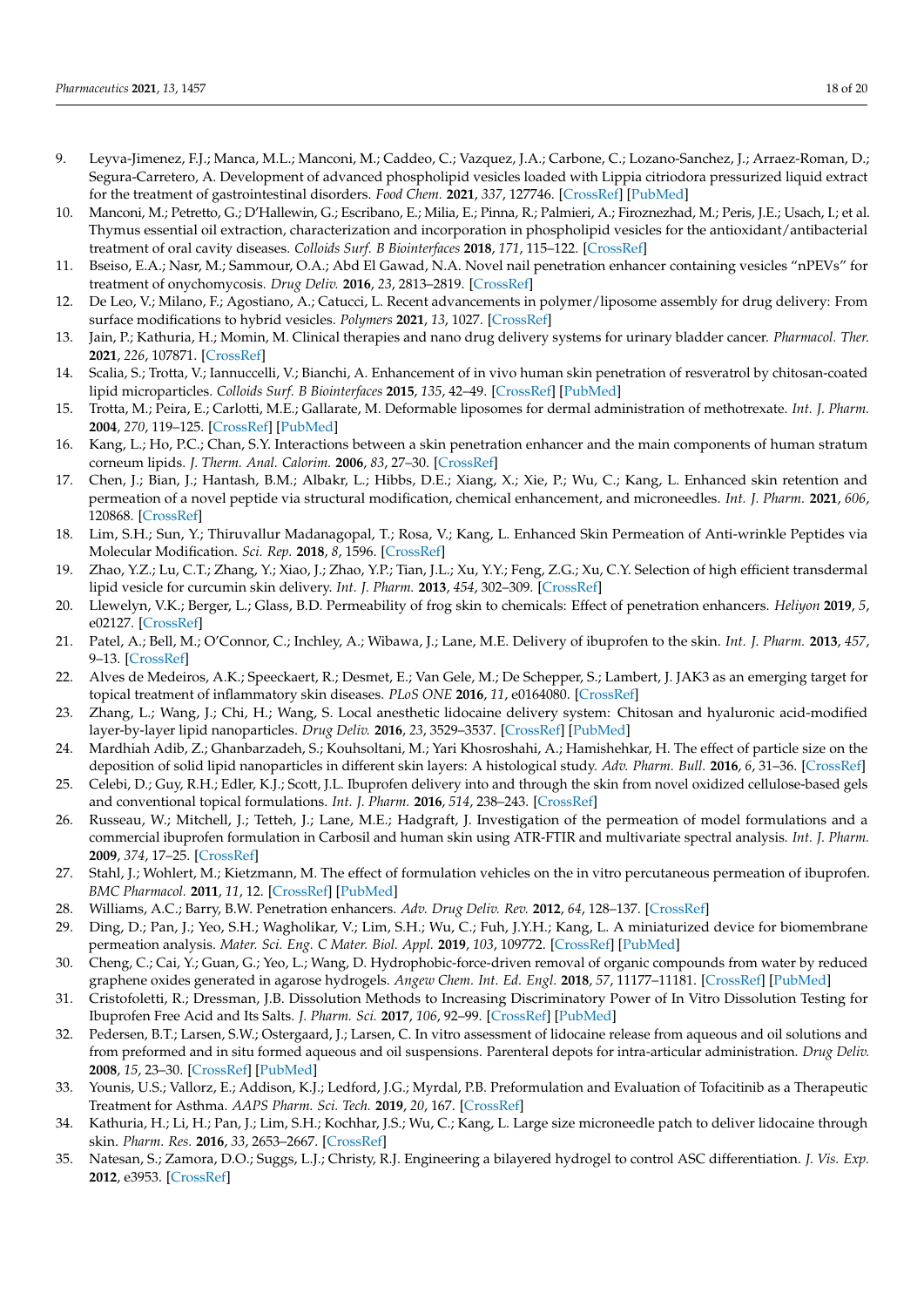- <span id="page-18-0"></span>36. Natesan, S.; Zhang, G.; Baer, D.G.; Walters, T.J.; Christy, R.J.; Suggs, L.J. A bilayer construct controls adipose-derived stem cell differentiation into endothelial cells and pericytes without growth factor stimulation. *Tissue Eng. Part A* **2011**, *17*, 941–953. [\[CrossRef\]](http://doi.org/10.1089/ten.tea.2010.0294)
- <span id="page-18-1"></span>37. Cao, T.; Handral, H.K.; Gopu, S. Vascularized Tissue, Skin or Mucosa Equivalent. Available online: [https://patentscope.wipo.](https://patentscope.wipo.int/search/en/detail.jsf?docId=WO2016209166) [int/search/en/detail.jsf?docId=WO2016209166](https://patentscope.wipo.int/search/en/detail.jsf?docId=WO2016209166) (accessed on 15 August 2021).
- <span id="page-18-2"></span>38. Chen, H.; Chang, X.; Du, D.; Li, J.; Xu, H.; Yang, X. Microemulsion-based hydrogel formulation of ibuprofen for topical delivery. *Int. J. Pharm.* **2006**, *315*, 52–58. [\[CrossRef\]](http://doi.org/10.1016/j.ijpharm.2006.02.015)
- 39. S, V.K.; Dhiman, V.; Giri, K.K.; Sharma, K.; Zainuddin, M.; Mullangi, R. Development and validation of a RP-HPLC method for the quantitation of tofacitinib in rat plasma and its application to a pharmacokinetic study. *Biomed. Chromatogr.* **2015**, *29*, 1325–1329. [\[CrossRef\]](http://doi.org/10.1002/bmc.3426) [\[PubMed\]](http://www.ncbi.nlm.nih.gov/pubmed/25622797)
- 40. Qi, P.; Lin, Z.; Li, J.; Wang, C.; Meng, W.; Hong, H.; Zhang, X. Development of a rapid, simple and sensitive HPLC-FLD method for determination of rhodamine B in chili-containing products. *Food Chem.* **2014**, *164*, 98–103. [\[CrossRef\]](http://doi.org/10.1016/j.foodchem.2014.05.036) [\[PubMed\]](http://www.ncbi.nlm.nih.gov/pubmed/24996311)
- <span id="page-18-3"></span>41. Zhang, Y.; Brown, K.; Siebenaler, K.; Determan, A.; Dohmeier, D.; Hansen, K. Development of lidocaine-coated microneedle product for rapid, safe, and prolonged local analgesic action. *Pharm. Res.* **2012**, *29*, 170–177. [\[CrossRef\]](http://doi.org/10.1007/s11095-011-0524-4) [\[PubMed\]](http://www.ncbi.nlm.nih.gov/pubmed/21735335)
- <span id="page-18-4"></span>42. Verma, D. Particle size of liposomes influences dermal delivery of substances into skin. *Int. J. Pharm.* **2003**, *258*, 141–151. [\[CrossRef\]](http://doi.org/10.1016/S0378-5173(03)00183-2)
- <span id="page-18-5"></span>43. Avdeef, A.; Box, K.J.; Comer, J.E.A.; Hibbert, C.; Tam, K.Y. pH-metric logP 10. Determination of liposomal membrane-water partition coefficients of ionizable drugs. *Pharm. Res.* **1998**, *15*, 209–215. [\[CrossRef\]](http://doi.org/10.1023/A:1011954332221)
- <span id="page-18-6"></span>44. Manconi, M.; Mura, S.; Sinico, C.; Fadda, A.M.; Vila, A.O.; Molina, F. Development and characterization of liposomes containing glycols as carriers for diclofenac. *Colloids Surf. A* **2009**, *342*, 53–58. [\[CrossRef\]](http://doi.org/10.1016/j.colsurfa.2009.04.006)
- <span id="page-18-7"></span>45. Gulati, M.; Grover, M.; Singh, S.; Singh, M. Lipophilic drug derivatives in liposomes. *Int. J. Pharm.* **1998**, *165*, 129–168. [\[CrossRef\]](http://doi.org/10.1016/S0378-5173(98)00006-4)
- <span id="page-18-8"></span>46. Nerurkar, J.; Beach, J.W.; Park, M.O.; Jun, H.W. Solubility of (+/−)-ibuprofen and S (+)-ibuprofen in the presence of cosolvents and cyclodextrins. *Pharm. Dev. Technol.* **2005**, *10*, 413–421. [\[CrossRef\]](http://doi.org/10.1081/pdt-54446) [\[PubMed\]](http://www.ncbi.nlm.nih.gov/pubmed/16176022)
- <span id="page-18-9"></span>47. Yu, Y.; Murthy, B.N.; Shapter, J.G.; Constantopoulos, K.T.; Voelcker, N.H.; Ellis, A.V. Benzene carboxylic acid derivatized graphene oxide nanosheets on natural zeolites as effective adsorbents for cationic dye removal. *J. Hazard. Mater.* **2013**, *260*, 330–338. [\[CrossRef\]](http://doi.org/10.1016/j.jhazmat.2013.05.041)
- <span id="page-18-10"></span>48. Honeywell-Nguyen, P.L.; Bouwstra, J.A. The in vitro transport of pergolide from surfactant-based elastic vesicles through human skin: A suggested mechanism of action. *J. Control. Release* **2003**, *86*, 145–156. [\[CrossRef\]](http://doi.org/10.1016/S0168-3659(02)00415-7)
- <span id="page-18-11"></span>49. Elsayed, M.M.; Abdallah, O.Y.; Naggar, V.F.; Khalafallah, N.M. Deformable liposomes and ethosomes: Mechanism of enhanced skin delivery. *Int. J. Pharm.* **2006**, *322*, 60–66. [\[CrossRef\]](http://doi.org/10.1016/j.ijpharm.2006.05.027) [\[PubMed\]](http://www.ncbi.nlm.nih.gov/pubmed/16806755)
- <span id="page-18-12"></span>50. Hua, S. Lipid-based nano-delivery systems for skin delivery of drugs and bioactives. *Front. Pharmacol.* **2015**, *6*, 219. [\[CrossRef\]](http://doi.org/10.3389/fphar.2015.00219) [\[PubMed\]](http://www.ncbi.nlm.nih.gov/pubmed/26483690)
- <span id="page-18-13"></span>51. Handral, H.K. In Vitro Establishment of Vascularised Skin and Oral Mucosa from Human Embryonic Stem Cells for Pre-Clinical Studies and Industrial Applications. Ph.D. Thesis. Available online: <https://scholarbank.nus.edu.sg/handle/10635/136203> (accessed on 25 July 2021).
- <span id="page-18-14"></span>52. Sriram, G.; Handral, H.K.; Gan, S.U.; Islam, I.; Rufaihah, A.J.; Cao, T. Fabrication of vascularized tissue constructs under chemically defined culture conditions. *Biofabrication* **2020**, *12*, 045015. [\[CrossRef\]](http://doi.org/10.1088/1758-5090/aba0c2) [\[PubMed\]](http://www.ncbi.nlm.nih.gov/pubmed/32599575)
- <span id="page-18-15"></span>53. Kosyakova, N.; Kao, D.D.; Figetakis, M.; Lopez-Giraldez, F.; Spindler, S.; Graham, M.; James, K.J.; Won Shin, J.; Liu, X.; Tietjen, G.T.; et al. Differential functional roles of fibroblasts and pericytes in the formation of tissue-engineered microvascular networks in vitro. *NPJ Regen. Med.* **2020**, *5*, 1. [\[CrossRef\]](http://doi.org/10.1038/s41536-019-0086-3)
- <span id="page-18-16"></span>54. Kathuria, H.; Kang, K.; Cai, J.; Kang, L. Rapid microneedle fabrication by heating and photolithography. *Int. J. Pharm.* **2020**, *575*, 118992. [\[CrossRef\]](http://doi.org/10.1016/j.ijpharm.2019.118992)
- <span id="page-18-17"></span>55. Ashpitel, H.F.; Dabbs, E.B.; Salguero, F.J.; Nemchand, J.L.; La Ragione, R.M.; Whiteley, M.S. Histopathologic differences in the endovenous laser ablation between jacketed and radial fibers, in an ex vivo dominant extrafascial tributary of the great saphenous vein in an in vitro model, using histology and immunohistochemistry. *J. Vasc. Surg. Venous Lymphat. Disord.* **2019**, *7*, 234–245. [\[CrossRef\]](http://doi.org/10.1016/j.jvsv.2018.09.017)
- <span id="page-18-18"></span>56. Kinney, B.M.; Kanakov, D.; Yonkova, P. Histological examination of skin tissue in the porcine animal model after simultaneous and consecutive application of monopolar radiofrequency and targeted pressure energy. *J. Cosmet. Dermatol.* **2020**, *19*, 93–101. [\[CrossRef\]](http://doi.org/10.1111/jocd.13235) [\[PubMed\]](http://www.ncbi.nlm.nih.gov/pubmed/31794139)
- <span id="page-18-19"></span>57. Kandarova, H.; Liebsch, M.; Spielmann, H.; Genschow, E.; Schmidt, E.; Traue, D.; Guest, R.; Whittingham, A.; Warren, N.; Gamer, A.O.; et al. Assessment of the human epidermis model SkinEthic RHE for in vitro skin corrosion testing of chemicals according to new OECD TG 431. *Toxicol. In Vitro* **2006**, *20*, 547–559. [\[CrossRef\]](http://doi.org/10.1016/j.tiv.2005.11.008)
- 58. Fentem, J.H.; Briggs, D.; Chesne, C.; Elliott, G.R.; Harbell, J.W.; Heylings, J.R.; Portes, P.; Roguet, R.; van de Sandt, J.J.; Botham, P.A. A prevalidation study on in vitro tests for acute skin irritation. results and evaluation by the management team. *Toxicol. In Vitro* **2001**, *15*, 57–93. [\[CrossRef\]](http://doi.org/10.1016/S0887-2333(01)00002-9)
- <span id="page-18-20"></span>59. Schafer-Korting, M.; Bock, U.; Gamer, A.; Haberland, A.; Haltner-Ukomadu, E.; Kaca, M.; Kamp, H.; Kietzmann, M.; Korting, H.C.; Krachter, H.U.; et al. Reconstructed human epidermis for skin absorption testing: Results of the German prevalidation study. *Altern Lab. Anim.* **2006**, *34*, 283–294. [\[CrossRef\]](http://doi.org/10.1177/026119290603400312)
- <span id="page-18-21"></span>60. Kidd, D.A.; Johnson, M.; Clements, J. Development of an in vitro corrosion/irritation prediction assay using the EpiDerm skin model. *Toxicol. In Vitro* **2007**, *21*, 1292–1297. [\[CrossRef\]](http://doi.org/10.1016/j.tiv.2007.08.018)
- <span id="page-18-22"></span>61. Coondoo, A. Cytokines in dermatology—A basic overview. *Indian J. Dermatol.* **2011**, *56*, 368–374. [\[CrossRef\]](http://doi.org/10.4103/0019-5154.84717) [\[PubMed\]](http://www.ncbi.nlm.nih.gov/pubmed/21965841)